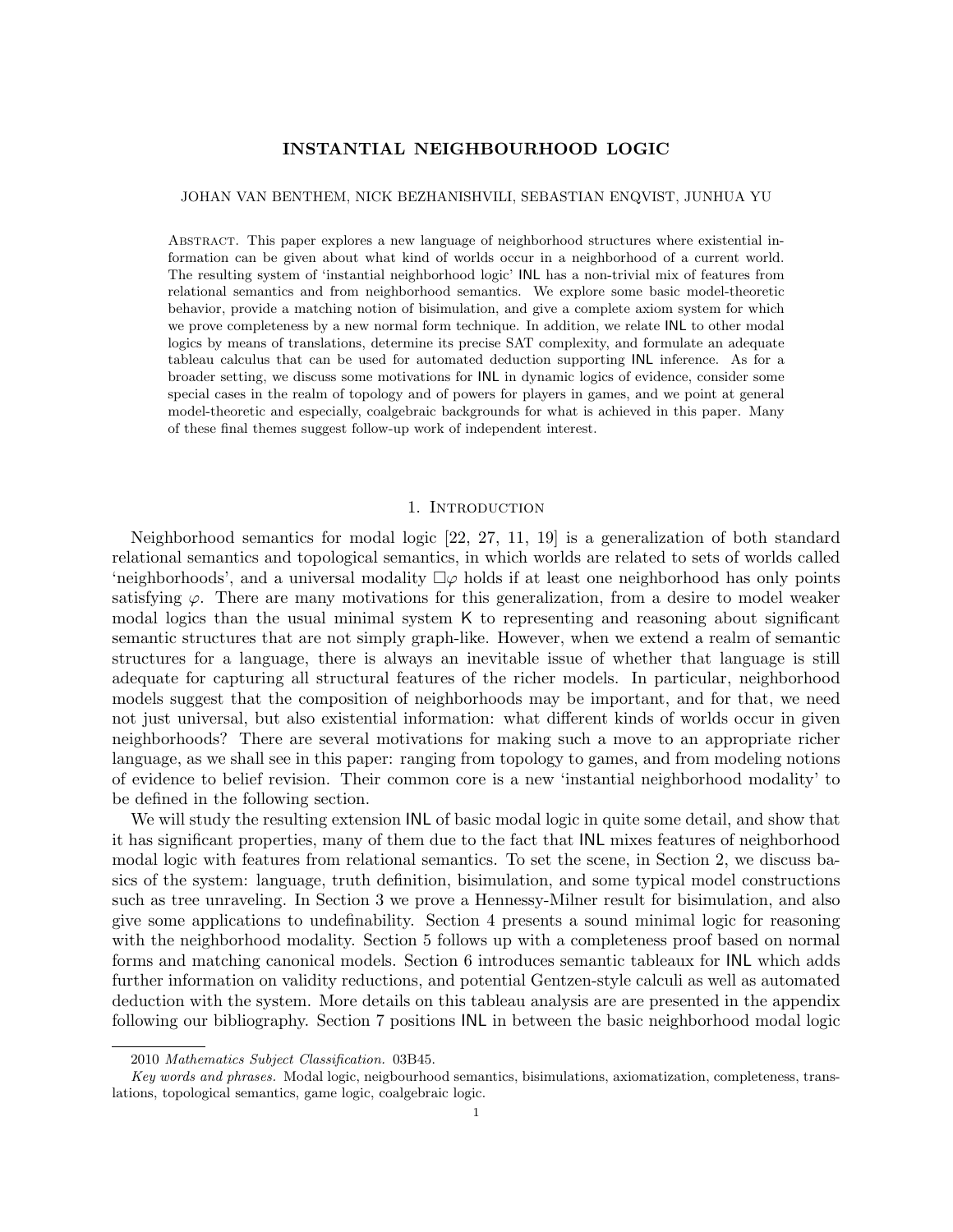and normal modal logics on relational models via translations that also allow us to determine the precise complexity of validity. Several further directions are then considered in Section 8, including links with topology, game logics, dynamic logic of evidence change, and especially, promising extensions toward coalgebra. Section 9 gives our general conclusion.

### 2. A new neighbourhood language

2.1. Basic definitions. In this section we introduce a new system of 'instantial neighbourhood logic' INL that generalizes basic modal logic over neighborhood models, using largely standard modal techniques, though with a number of non-trivial adaptations.

Let Prop be the set of propositional letters. We assume that the propositional language has primitive connectives  $\neg, \wedge$ , while  $\bot, \vee, \rightarrow, \leftrightarrow$  are defined in the standard way. The language of INL extends the propositional language by a modal operator  $\Box$  creating new formulas

$$
\Box(\varphi_1,\ldots,\varphi_k;\psi)
$$

for any INL-formula  $\psi$  and any (possibly empty) finite sequence  $\varphi_1, \ldots, \varphi_k$  of INL-formulas.

**Definition 2.1** (Modal depth). The modal depth of a formula is defined by induction as follows:  $md(p) = md(\perp) = 0, md(\varphi \wedge \psi) = max\{md(\varphi), md(\psi)\}, md(\neg \varphi) = md(\varphi), md(\Box(\varphi_1, \ldots, \varphi_k; \psi)) =$  $1 + max{md(\varphi_1), \ldots, md(\varphi_n), md(\psi)}.$ 

**Definition 2.2** (Neighbourhood frames and models). A neighbourhood frame is a pair  $\mathfrak{F} = (W, N)$ where W is a non-empty set called a domain, and  $N: W \to \mathcal{PP}(W)$  is a map called a neighborhood function, where  $\mathcal{P}(W)$  is the powerset of W. A valuation on W is a map V : Prop  $\rightarrow \mathcal{P}W$ .

A triple  $\mathfrak{M} = (W, N, V)$  is called a neighbourhood model or a neighbourhood model based on  $(W, N)$  if  $(W, N)$  is a neighbourhood frame and V is a valuation on it.

**Definition 2.3** (Truth of INL-formulas). Let  $\mathfrak{M} = (W, N, V)$  be a neighbourhood model,  $w \in W$ , and  $\alpha$  a formula. We inductively define when  $\mathfrak{M}$  satisfies  $\alpha$  in a state w, written  $\mathfrak{M}, w \models \alpha$ :

 $\mathfrak{M}, w \models p$  iff  $w \in V(p)$ ,  $\mathfrak{M}, w \models \neg \alpha$  iff  $\mathfrak{M}, w \not\models \alpha,$  $\mathfrak{M}, w \models \alpha \wedge \beta$  iff  $\mathfrak{M}, w \models \alpha$  and  $\mathfrak{M}, w \models \beta$ ,  $\mathfrak{M}, w \models \Box(\varphi_1, ..., \varphi_k; \psi)$  iff there is  $S \in N(w)$  such that for all  $s \in S$  we have  $\mathfrak{M}, s \models \psi$  and for all  $i \in \{1, ..., k\}$  there is  $s_i \in S$  such that  $\mathfrak{M}, s_i \models \varphi_i$ .

We say that a formula  $\alpha$  is *satisfiable* in  $\mathfrak{M} = (W, N, V)$  if there is  $w \in W$  such that  $\mathfrak{M}, w \models \alpha$ . We say that  $\alpha$  is *satisfiable* if there is a neighbourhood model  $\mathfrak{M} = (W, N, V)$  satisfying  $\alpha$ . We say that  $\alpha$  is valid in a neighbourhood frame  $(W, N)$  if for each model  $\mathfrak{M}$  based on  $(W, N)$  and each  $w \in W$  we have  $\mathfrak{M}, w \models \alpha$ , and  $\alpha$  is valid if it is valid in every neighbourhood frame.

Remark 2.4. We also recall the truth of the standard modal operators in neighbourhood models.

 $\mathfrak{M}, w \models \Box \varphi$  iff there is  $S \in N(w)$  such that for all  $s \in S$  we have  $\mathfrak{M}, s \models \varphi$ ,  $\mathfrak{M}, w \models \Diamond \varphi$  iff for any  $S \in N(w)$  there is  $s \in S$  such that  $\mathfrak{M}, s \models \varphi$ .

Bisimulations for neighborhood models that fit our language are defined as follows:

**Definition 2.5** (INL-Bisimulation). Let  $\mathfrak{M} = (W, N, V)$  and  $\mathfrak{M}' = (W', N', V')$  be neighbourhood models. A binary relation  $Z \subseteq W \times W'$  is called a INL-bisimulation if for each  $(w, w') \in Z$ (alternative notation  $w \rightleftharpoons z w'$ ) we have:

1. 
$$
\mathfrak{M}, w \models p
$$
 iff  $\mathfrak{M}', w' \models p$  for each proposition letter p,  
\n2.  $\forall S \in N(w) \exists S' \in N'(w') \begin{cases} \forall s' \in S' \exists s \in S(s \rightleftharpoons s') \text{ and} \\ \forall s \in S \exists s' \in S'(s \rightleftharpoons s') \\ \forall s \in S \exists s' \in S'(s \rightleftharpoons s') \text{ and} \\ \forall s' \in S \exists s' \in S'(s \rightleftharpoons s') \text{ and} \\ \forall s' \in S' \exists s \in S(s \rightleftharpoons s') \end{cases}$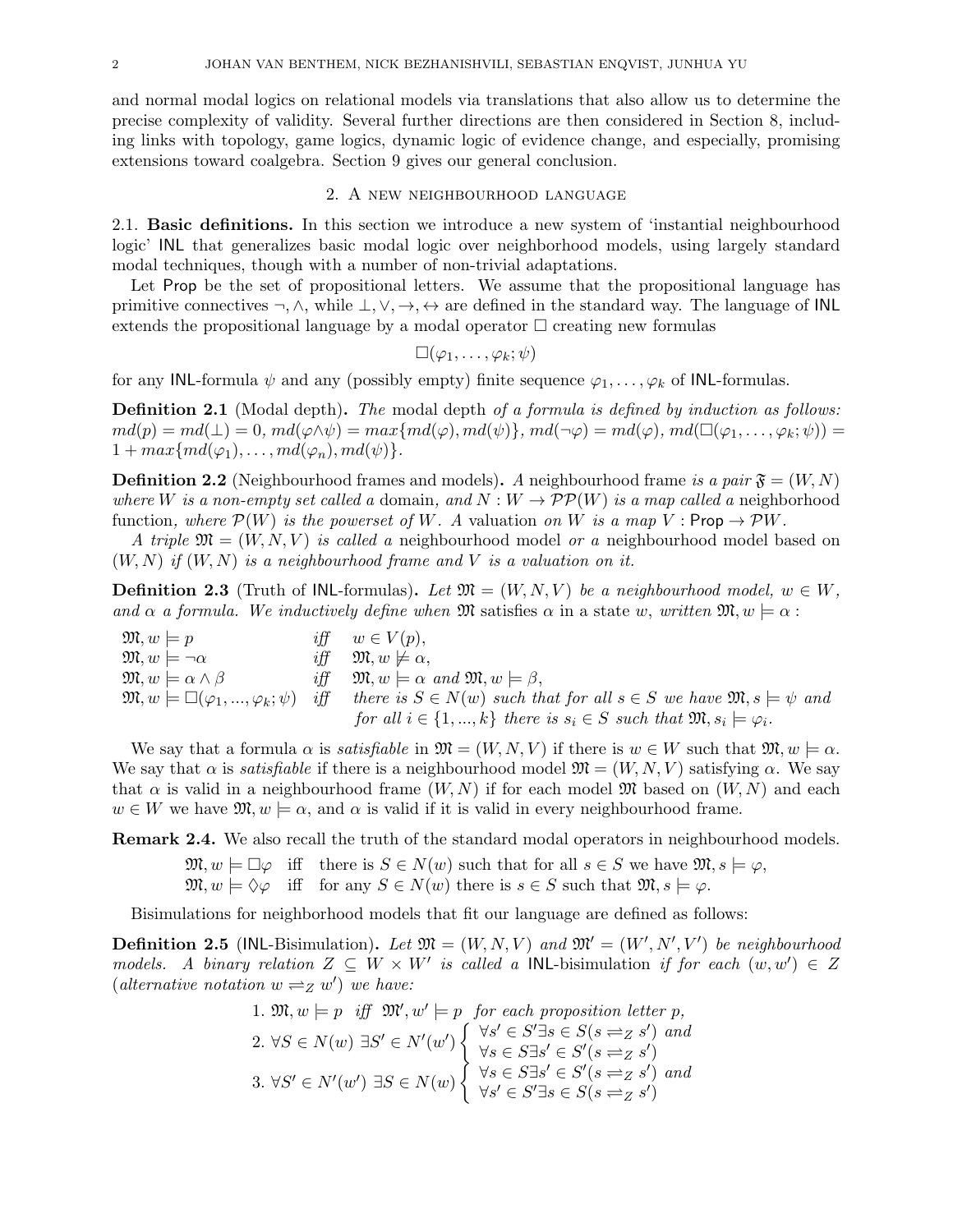Following standard terminology, states (or worlds – we will use both of these common terms interchangeably in this paper) w and w' are called INL-bisimilar (written,  $w \rightleftharpoons w'$ ) if there exists an INL-bisimulation Z such that  $w \rightleftharpoons_Z w'$ .

2.2. Warm-up results. We begin by proving some basic semantic results about INL. Our first result is completely as expected: formulas of INL are invariant under INL-bisimulations.

**Definition 2.6** (Modal Equivalence). Let  $\mathfrak{M} = (W, N, V)$  and  $\mathfrak{M}' = (W', N', V')$  be neighbourhood models and let  $w \in W$  and  $w' \in W'$ . We say that w and w' are modally equivalent (written,  $w \leftrightarrow w'$  if for any INL-formula  $\alpha$  we have  $\mathfrak{M}, w \models \alpha$  iff  $\mathfrak{M}', w' \models \alpha$ .

**Theorem 2.7.** Let  $\mathfrak{M} = (W, N, V)$  and  $\mathfrak{M}' = (W', N', V')$  be neighbourhood models with  $w \in W$ and  $w' \in W'$ . Then  $w \rightleftharpoons w'$  implies  $w \leftrightarrow w'$ .

*Proof.* Suppose there is a bisimulation Z such that  $w \rightleftharpoons z$  w'. We show, by induction on the complexity of INL-formulas as defined earlier, that  $w$  and  $w'$  agree on all INL-formulas. The cases for proposition letters,  $\neg$  and  $\wedge$  are trivial. Now suppose  $\mathfrak{M}, w \models \Box(\varphi_1, ..., \varphi_k; \psi)$ . Then there is  $U \in N(w)$  such that for all  $u \in U$  we have  $\mathfrak{M}, u \models \psi$  and for all  $i \in \{1, \ldots, k\}$  there is  $u_i \in U$  such that  $\mathfrak{M}, u_i \models \varphi_i$ . Since  $w \rightleftharpoons z w'$  and  $U \in N(w)$ , there is  $U' \in N'(w')$  such that for all  $u' \in U'$ there is  $u \in U$  with  $u \rightleftharpoons_Z u'$  and for all  $u \in U$  there is  $u' \in U'$  with  $u \rightleftharpoons_Z u'$ . Let v be an arbitrary state in U'. Because Z is a bisimulation, there exists  $u \in U$  with  $u \rightleftharpoons z v$ . Since for all  $u \in U$ we have  $\mathfrak{M}, u \models \psi$ , and the complexity of  $\psi$  is smaller than the complexity of  $\square(\varphi_1, ..., \varphi_k; \psi)$ , by the induction hypothesis, we obtain that  $\mathfrak{M}'$ ,  $v \models \psi$ . Furthermore, for any  $i \in \{1, \ldots, k\}$ , we have that  $\mathfrak{M}, u_i \models \varphi_i$  for some  $u_i \in U$ , and as Z is a bisimulation, for each  $u_i$  there is  $u'_i \in U'$  such that  $u_i \rightleftharpoons_{Z} u'_i$ . The same argument as above entails that for each  $i \in \{1, \ldots, k\}$  we have  $\mathfrak{M}', u'_i \models \varphi_i$ . In conclusion, we showed that  $\mathfrak{M}', w' \models \Box(\varphi_1, ..., \varphi_k; \psi)$ . The other direction is similar. Therefore, we obtain that  $w \leftrightarrow w'$ .

Similarly to bounded morphisms (p-morphisms) in relational semantics, we may also consider special functions that preserve structure of neighborhood models:

**Definition 2.8.** Let  $\mathfrak{M} = (W, N, V)$  and  $\mathfrak{M}' = (W', N', V')$  be neighborhood models. Then a map  $f: W \to W'$  is called a bounded morphism if, for all  $u \in W$ :

- $u \in V(p)$  iff  $f(u) \in V'(p)$ , for every proposition letter p,
- $N'(f(u)) = \{f[Z] \mid Z \in N(u)\},$  where  $f[Z]$  is the image of Z for the map f.

This definition gives the expected result:

**Proposition 2.9.** Let  $\mathfrak{M} = (W, N, V)$  and  $\mathfrak{M}' = (W', N', V')$  be neighborhood models. Then a map  $f: W \to W'$  is a bounded morphism from  $\mathfrak{M}$  to  $\mathfrak{M}'$  if and only if its graph is an INL-bisimulation.

We have the following immediate corollary of Proposition 2.9 and Theorem 2.7.

**Corollary 2.10.** Let  $\mathfrak{M} = (W, N, V)$  and  $\mathfrak{M}' = (W', N', V')$  be neighborhood models, and a map  $f: W \to W'$  a bounded morphism from  $\mathfrak{M}$  to  $\mathfrak{M}'$ . Then for each  $w \in W$  and each INL-formula  $\varphi$ ,

$$
\mathfrak{M}, w \models \varphi \text{ if and only if } \mathfrak{M}', f(w) \models \varphi.
$$

Next, we show that some of the basic model theoretic constructions familiar from standard relational semantics have simple counterparts in neighborhood semantics. For this purpose we shall require the following notion:

**Definition 2.11.** Given a neighborhood model  $\mathfrak{M} = (W, N, V)$ , we define the support relation  $S_{\mathfrak{M}} \subseteq W \times W$  by setting, for  $u, v \in W$ :

$$
(u, v) \in S_{\mathfrak{M}}
$$
 if and only if  $v \in \bigcup N(u)$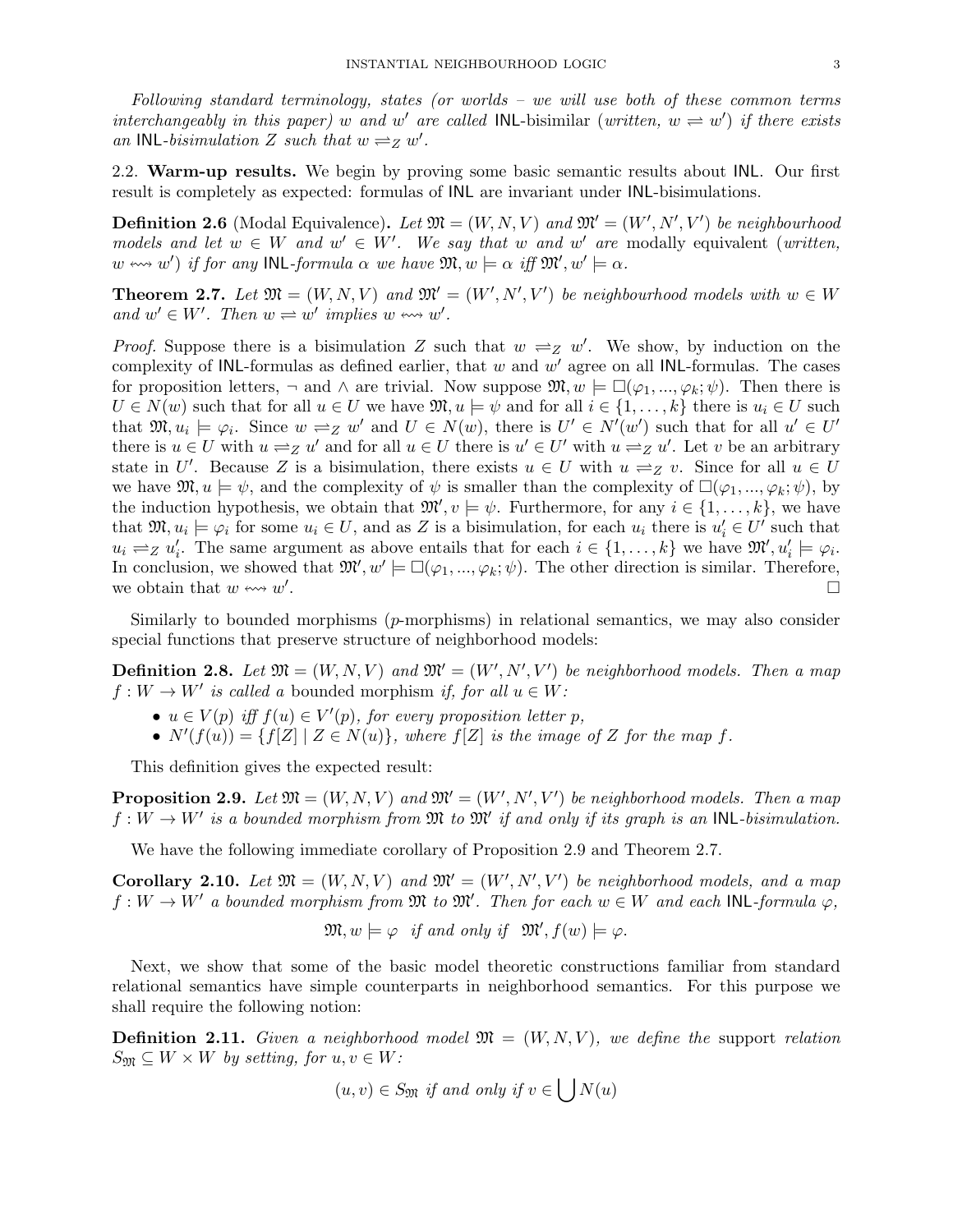We let  $S_{\mathfrak{M}}^*$  denote the reflexive-transitive closure of  $S_{\mathfrak{M}}$ . Moreover, if there exists some  $u \in W$ such that, for all  $v \in W$  there is a unique  $S_{\mathfrak{M}}$ -path from u to v, then we say that the model  $\mathfrak{M}$  is tree-like and rooted at u.

Using this definition we can introduce an obvious analogue of the standard notion of generated submodels known from basic modal logic:

**Definition 2.12.** Let  $\mathfrak{M} = (W, N, V)$  be any neighborhood model, and let  $u \in W$ . Then the pointgenerated submodel of  $\mathfrak{M}$  at u, denoted  $\mathfrak{M}[u]$ , is defined to be the structure  $(W', N', V')$  where:

- $W' = \{v \in W \mid (u, v) \in S_{\mathfrak{M}}^{\star}\},\$
- $N' = N \restriction_{W'},$
- $V' = V \upharpoonright_{W'}$ .

**Proposition 2.13.** For any  $u \in W$ , the obvious inclusion map  $\iota : W' \to W$  is a bounded morphism from  $\mathfrak{M}[u]$  to  $\mathfrak{M}$ . Hence, for all formulas  $\varphi$ , we have:

$$
\mathfrak{M}, u \models \varphi \text{ iff } \mathfrak{M}[u], u \models \varphi
$$

Next, we turn to tree unraveling. Here our goal is to show that INL has the "tree model property," i.e. every satisfiable formula is satisfiable in some tree-like model. The question is exactly what "tree-like" means in this context. Since trees are characterized by the property that there is some distinguished node, the root, from which there is a unique path to any other given node, the question we really need to answer here is what is a "path" in a neighborhood model. A first answer is to say that a path in a model  $\mathfrak{M}$  is any tuple  $(w_0, ..., w_n)$  where, for each  $i < n$ , we have  $(w_i, w_{i+1}) \in S_{\mathfrak{M}}$ . This suggests the following definition:

**Definition 2.14.** A model  $\mathfrak{M}$  is said to be tree-like if the support relation  $S_{\mathfrak{M}}$  is a tree.

**Definition 2.15.** Let  $\mathfrak{M} = (W, N, V)$  be any neighborhood model and let  $u \in W$ . We define the tree-unraveling of  $\mathfrak{M}$  at u, denoted  $\mathfrak{M}^U_u$ , to be the structure  $(W', N', V')$  where:

- W' is the set of all finite sequences  $(v_0, ..., v_n)$  over W with  $v_0 = u$  and  $(v_i, v_{i+1}) \in S_{\mathfrak{M}}$ for  $0 \leq i \leq n$ .
- Given a sequence  $(v_0, ..., v_n)$  and  $Z' \subseteq W'$  we set  $Z' \in N'(v_0, ..., v_n)$  if and only if there is some  $Z \in N(v_n)$  such that

$$
Z' = \{(v_0, ..., v_n, w) \mid w \in Z\}.
$$

• The valuation V' is defined by  $(v_0, ..., v_n) \in V'(p)$  iff  $v_n \in V(p)$ .

Clearly  $\mathfrak{M}_u^U$  is a tree-like model, with root u. Furthermore, we have:

**Proposition 2.16.** There is a bounded morphism  $f : \mathfrak{M}_u^U \to \mathfrak{M}$  given by the assignment:

$$
(v_0, ..., v_n) \mapsto v_n
$$

From this the desired tree model property follows immediately:

Proposition 2.17. Any satisfiable formula is satisfiable at the root of some tree-like model.

A second possibility is to say that a path in  $\mathfrak{M}$  is any tuple

$$
(w_0, Z_0, w_1, Z_1, \ldots, Z_{n-1}, w_n)
$$

where, for each  $i < n$ ,  $Z_i$  is a neighborhood of  $w_i$  and  $w_{i+1} \in Z_i$ . Let us call such a tuple a *strong* path from  $w_0$  to  $w_n$  in  $\mathfrak{M}$ .

**Definition 2.18.** A model  $\mathfrak{M}$  is said to be strongly tree-like if there is some  $w \in W$  such that for every  $w' \in W$ , there is a unique strong path from w to w' in  $\mathfrak{M}$ .

It is not hard to see that every strongly tree-like model is tree-like, but the converse implication does not hold. Now let us consider tree unraveling again.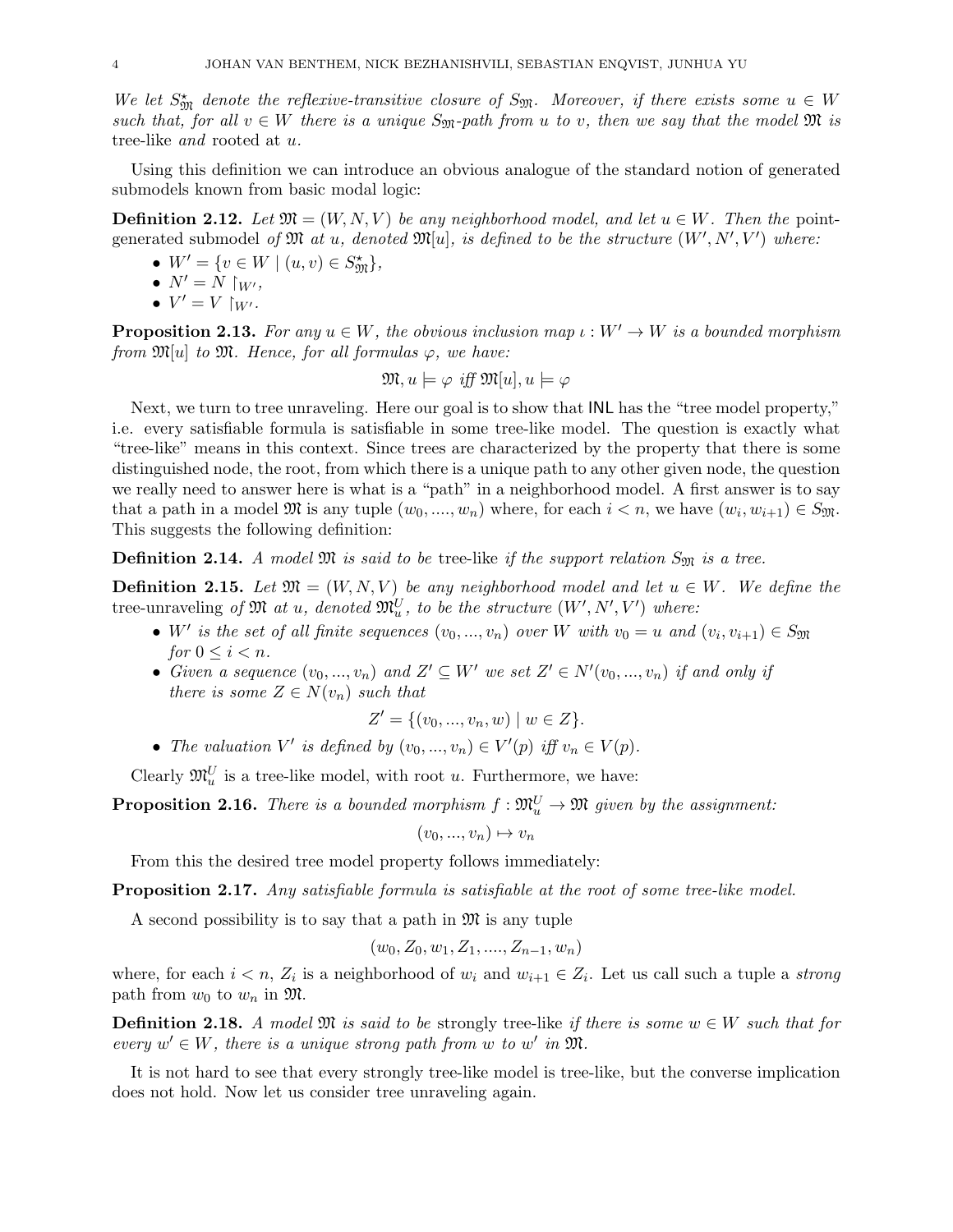**Definition 2.19.** Let  $\mathfrak{M} = (W, N, V)$  be any neighborhood model and let  $u \in W$ . We define the strong tree-unraveling of  $\mathfrak{M}$  at u, denoted  $\mathfrak{M}^S_u$ , to be the structure  $(W', N', V')$  where:

- $\bullet$  W' is the set of all strong paths in  $\mathfrak M$  beginning with u.
- Given a strong path  $(v_0, Z_0, ..., Z_{n-1}, v_n)$  and  $Z' \subseteq W'$  we set  $Z' \in N'(v_0, Z_0, ..., Z_{n-1}, v_n)$ if and only if there is some  $Z \in N(v_n)$  such that

$$
Z' = \{ (v_0, Z_0, ..., Z_{n-1}, v_n, Z, w) \mid w \in Z \}.
$$

• The valuation V' is defined by  $(v_0, Z_0, ..., Z_{n-1}, v_n) \in V'(p)$  iff  $v_n \in V(p)$ .

The strong tree-unraveling of any model is strongly tree-like.

**Proposition 2.20.** There is a bounded morphism  $f : \mathfrak{M}_u^S \to \mathfrak{M}$  given by the assignment:

$$
(v_0, Z_0, \ldots, Z_{n-1}, v_n) \mapsto v_n
$$

We now get the following strengthened version of the tree model property:

**Proposition 2.21** (Strong tree model property). Any satisfiable formula is satisfiable at the root of some strongly tree-like model.

Finally, we establish a finite-depth property for instantial neighborhood logic:

**Definition 2.22.** Let  $\mathfrak{M} = (W, N, V)$  be any neighborhood model, let  $u \in W$ , and let k be any integer. Then the depth k point-generated submodel of  $\mathfrak{M}$  at u, denoted by  $\mathfrak{M}[u, k]$ , is defined to be the structure  $(W', N', V')$  where:

- W' is the set of all  $v \in W$  such that there is a  $S_{\mathfrak{M}}$ -path from u to v of length  $\leq k$ .
- For  $v \in W'$ , we set  $N'(v) = N(v)$  if there is a S<sub>M</sub>-path from u to v of length  $\lt k$ , and  $N'(v) = \emptyset$  otherwise. That is,  $N'(v) = \emptyset$  if the shortest  $S_{\mathfrak{M}}$ -path from u to v has length k. •  $V' = V \upharpoonright_{W'}$ .

A fairly simple argument will establish the following:

**Fact 2.23.** Let  $\varphi$  be any formula of modal depth  $\leq k$ . Then:

$$
\mathfrak{M}, u \models \varphi \text{ iff } \mathfrak{M}[u,k], u \models \varphi
$$

Corollary 2.24 (Finite-height model property). Any satisfiable formula of modal depth k is satisfiable at the root of some tree-like model with an underlying tree of height at most  $k$ .

### 3. Bisimulation characterization

In this section we show that our notion of bisimulation makes sense, by proving a Hennessy-Milner theorem for INL. More precisely, we show that over finite models, the relation of modal equivalence is an INL-bisimulation.

**Theorem 3.1.** Let  $\mathfrak{M} = (W, N, V)$  and  $\mathfrak{M}' = (W', N', V')$  be finite neighbourhood models with  $w \in W$  and  $w' \in W'$ . Then  $w \leftrightarrow w'$  iff  $w \rightleftharpoons w'$ .

*Proof.* Our aim is to show that the relation  $\leftrightarrow$  is an INL-bisimulation between  $\mathfrak{M}$  and  $\mathfrak{M}'$ . We show only one direction of the back-and-forth conditions, since the other direction can be proved using a symmetric argument.

First, pick any  $w \in W$  and  $w' \in W'$ . We define a formula  $\delta(w, w')$  as follows:

- If  $w \leftrightarrow w'$ , set  $\delta(w, w') = \top$ .
- Otherwise, pick some formula  $\varphi$  such that  $\mathfrak{M}, w \models \varphi$  and  $\mathfrak{M}', w' \models \neg \varphi$  and set  $\delta(w, w') = \varphi$ .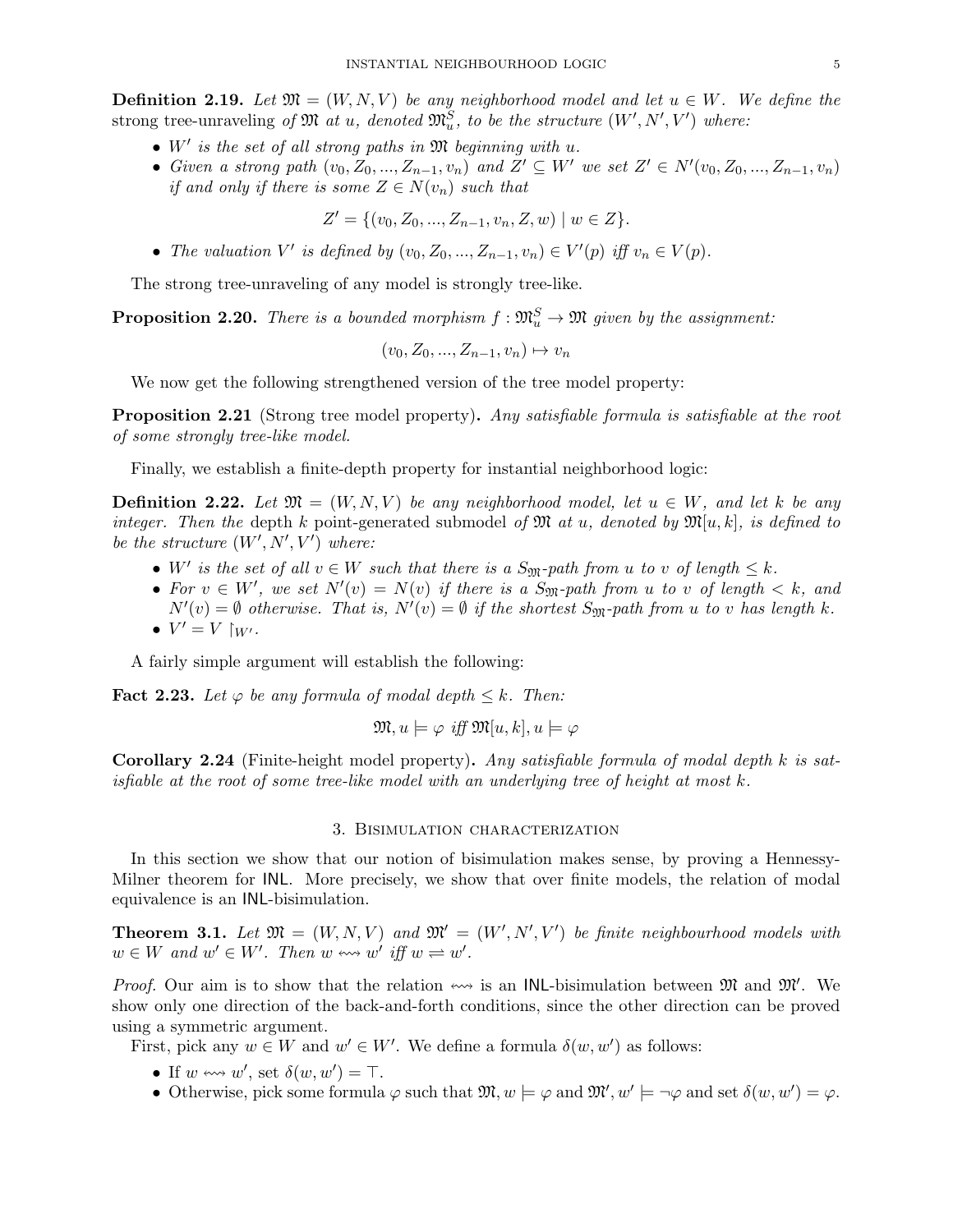So  $\delta(w, w')$  either provides some witness that w and w' are not modally equivalent, or is set to  $\top$ if they are modally equivalent. Now, for  $w \in W$ , set

$$
\chi(w):=\bigwedge\{\delta(w,w')\mid w'\in W'\}
$$

This conjunction is well defined because W' is a finite set. Note that  $\mathfrak{M}, w \models \chi(w)$  for all  $w \in W$ . It is easy to prove the following claim:

**Claim:** For all  $w \in W$  and all  $w' \in W'$ , we have:

$$
w \leftrightarrow w' \text{ iff } \mathfrak{M}', w' \models \chi(w).
$$

Now suppose that  $w \leftrightarrow w'$ , for  $w \in W$  and  $w' \in W'$ . Let U be a neighborhood of w, say  $U = \{u_0, ..., u_k\}$ . It is easy to see that we have:

$$
\mathfrak{M}, w \models \Box(\chi(u_0), \ldots, \chi(u_k); \chi(u_0) \lor \ldots \lor \chi(u_k)).
$$

Hence, we must also have

$$
\mathfrak{M}', w' \models \Box(\chi(u_0), ..., \chi(u_k); \chi(u_0) \lor ... \lor \chi(u_k)).
$$

This means there must be some neighborhood U' of w' such that every formula  $\chi(u_i)$  is true somewhere in U', and conversely every member of U' satisfies  $\chi(u_i)$  for some  $i \leq k$ . By the Claim, it follows that the relation  $\cdots$  satisfies the appropriate back-and-forth conditions with respect to  $U$  and  $U'$ .

Much more can be said about INL-bisimulations. For further notions and results, we refer to Section 8. The formulas that appear in our proof of the Hennessy-Milner theorem bear a strong resemblance to the normal forms for INL-formular that we etablish later in Section 5, which play a crucial role in the completeness proof for our axiomatization of INL. The proof also has a coalgebraic flavor, and this theme will be taken up in Section 8.4.

For now, however, we pursue another question. How does INL relate to more standard modal languages on neighborhood models? To see this, we recall the notion of bisimulation for the standard basic modal language on neighbourhood models.

**Definition 3.2** (Standard Bisimulation). Let  $\mathfrak{M} = (W, N, V)$  and  $\mathfrak{M}' = (W', N', V')$  be neighbourhood models. A binary relation  $Z \subseteq W \times W'$  is called a standard bisimulation if for each  $(w, w') \in Z$  (alternative notation  $w \triangleq_{Z} w'$ ) we have:

> 1.  $\mathfrak{M}, w \models p \text{ iff } \mathfrak{M}', w' \models p \text{ for each proposition letter } p.$ 2.  $\forall S \in N(w) \exists S' \in N'(w') \forall s' \in S' \exists s \in S$  such that  $(s \triangleq_Z s')$ . 3.  $\forall S' \in N'(w') \exists S \in N(w) \forall s \in S \exists s' \in S'$  such that  $(s \Leftrightarrow_{Z} s')$ .

It is easy to check that each INL-bisimulation is also a standard bisimulation. Below we will give an example that the converse, in general, is not true. Since standard bisimilarity entails modal equivalence for the basic modal language, this implies that over the neighbourhood models INL is more expressive than the standard modal language.

Example 3.3. We will now give an example of two neighbourhood models and states in these models which are bisimilar in the standard sense, but which are not INL-bisimilar. Start by choosing  $\mathfrak{M} = (W, N, V)$  and  $\mathfrak{M}' = (W', N', V')$  where  $W = \{w_0, w_1, w_2\}, N(w_0) = \{\{w_1\}, \{w_1, w_2\}\},$  $V(p) = \{w_1, w_2\}, V(q) = \{w_2\}$  and  $W' = \{w'_0, w'_1\}, N'(w'_0) = \{w'_1\}, V'(p) = \{w'_1\}, V'(q) = \emptyset.$ Then it is easy to see that  $w_0$  and  $w_{0'}$  are standard bisimilar (consider a relation linking  $w_0$  with  $w'_0$  and  $w_1$  with  $w'_1$ ), but not INL-bisimilar. To see this, by Theorem 3.1, it is sufficient to note that  $\mathfrak{M}, w_0 \models \Box(q; p)$ , but  $\mathfrak{M}', w'_0 \models \Box(q; p)$ .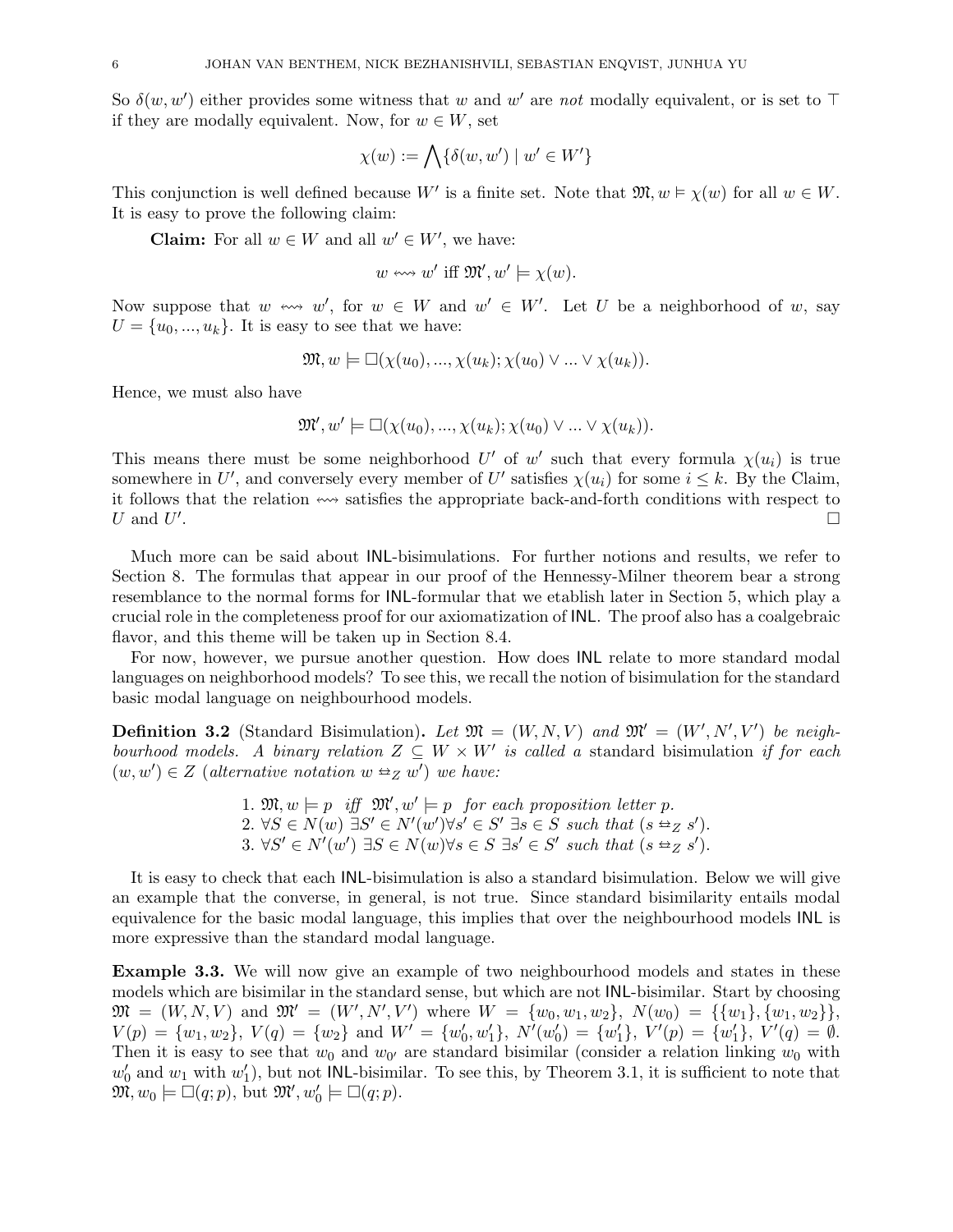

From Example 3.3 we immediately derive that

Proposition 3.4. Over neighbourhood models INL is not definable in the basic modal language.

Next we will show that the universal modality is not definable in the INL-language. Recall that the truth condition for the *universal modalities*  $E$  and  $A$  is as follows:

> $\mathfrak{M}, w \models E\varphi$  iff there is s in  $\mathfrak{M}$  such that  $\mathfrak{M}, s \models \varphi$ .  $\mathfrak{M}, w \models A\varphi$  iff for any s in  $\mathfrak{M}$  we have  $\mathfrak{M}, s \models \varphi$ .

**Example 3.5.** Let  $\mathfrak{M} = (W, N, V)$  and  $\mathfrak{M}' = (W', N', V')$  be neighbourhood models such that  $W = \{w, v\}$ ,  $N(w) = \emptyset$ ,  $V(p) = \{v\}$ , and  $W' = \{w'\}$ ,  $N(w') = \emptyset$ ,  $V'(p) = \emptyset$ . Then it is easy to see that  $Z = \{(w, w')\}$  is an INL-bisimulation. On the other hand,  $\mathfrak{M}, w \models Ep$ , while  $\mathfrak{M}, w' \not\models Ep$ .

Thus, we arrive at the following proposition.

Proposition 3.6. Over neighbourhood models the universal modality is not definable in INL.

# 4. Axiomatization and soundness

In this section we provide a Hilbert-style proof system for INL, prove soundness and derive some basic properties. Completeness of the axioms will be shown later in Section 5.

Our basic proof calculus has as axioms schemes all propositional tautologies, together with the following axiom schemes:

- (NW)  $\square(\gamma_1, ..., \gamma_i; \psi) \rightarrow \square(\gamma_1, ..., \gamma_i; \psi \vee \chi),$
- $(SW) \square (\gamma_1, ..., \gamma_i, \alpha; \psi) \rightarrow \square(\gamma_1, ..., \gamma_i, \alpha \vee \beta; \psi),$
- $(SR) \qquad \Box(\gamma_1, ..., \gamma_i, \varphi; \psi) \rightarrow \Box(\gamma_1, ..., \gamma_i, \varphi \wedge \psi; \psi),$
- $(SC) \quad \neg \Box(\bot; \psi),$
- $(\text{NT}) \quad \Box(\gamma_1, ..., \gamma_i; \psi) \rightarrow \Box(\gamma_1, ..., \gamma_i, \delta; \psi) \vee \Box(\gamma_1, ..., \gamma_i; \psi \wedge \neg \delta),$
- $(AD) \quad \Box(\gamma_1, \ldots, \gamma_i, \varphi, \delta_1, \ldots, \delta_n; \psi) \rightarrow \Box(\gamma_1, \ldots, \gamma_i, \delta_1, \ldots, \delta_n; \psi),$
- (AI)  $\Box(\gamma_1, ..., \gamma_i, \delta_1, ..., \delta_n; \psi) \rightarrow \Box(\gamma_1, ..., \gamma_j, \varphi, \delta_1, ..., \delta_n; \psi)$ , provided  $\varphi \in {\gamma_1, ..., \gamma_j, \delta_1, ..., \delta_n}.$

The system has only two rules, modus ponens and substitution of equivalents: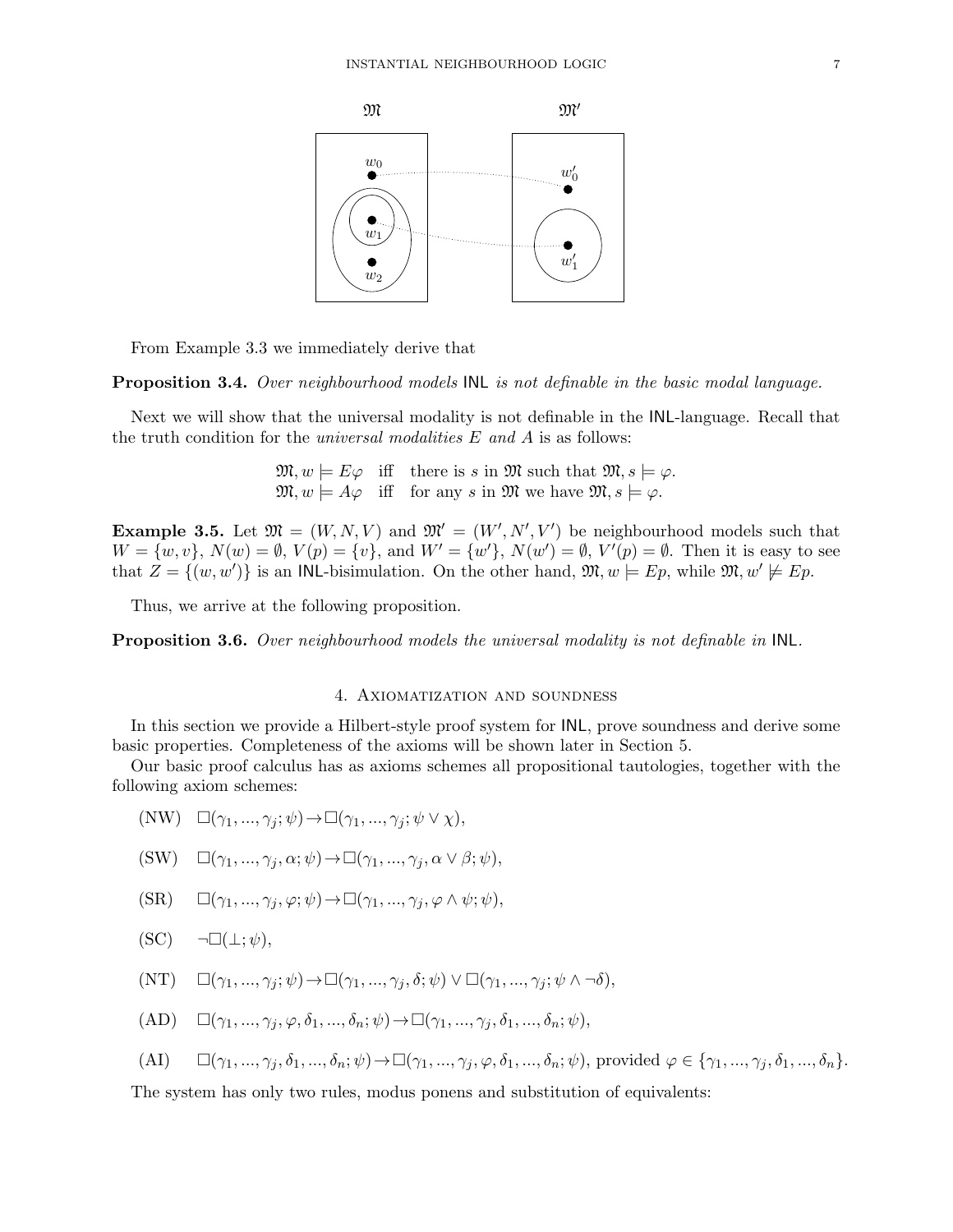$$
\text{(MP)} \quad \frac{\alpha \to \beta \quad \alpha}{\beta},
$$

$$
(RE) \quad \frac{\alpha \leftrightarrow \beta \quad \varphi}{\varphi[\alpha/\beta]}.
$$

where  $\varphi[\alpha/\beta]$  is the result of possibly replacing some occurrences of  $\alpha$  in  $\varphi$  by  $\beta$ .

Explanation. To understand these principles intuitively, note that some just express the set character of the finite sequence of instances at the start of our modalities, others state obvious upward monotonicity properties in all arguments, while we also have distribution over disjunction for instanced formulas. In addition, (SR) expresses the compatibility of the universal condition with all instances, while (NT) essentially shows how we can either add instances to a given modality witnessing a formula  $\delta$  or strengthen the universal condition of the modality with the negation of δ.

The following standard lemma will simplify some of our proofs.

Lemma 4.1. The following rules are admissible in the proof system:

$$
(TR) \quad \frac{\alpha \to \beta \quad \beta \to \gamma}{\alpha \to \gamma}
$$

$$
(MT) \quad \frac{\alpha \to \beta \quad \neg \beta}{\neg \alpha}
$$

We write  $\vdash \varphi$  to say that the formula  $\varphi$  is provable in this system, and  $\Gamma \vdash \varphi$  as a shorthand for  $\vdash \bigwedge \Gamma \to \varphi$  if  $\Gamma$  is a finite set of formulas. We are now ready to derive some basic schemes and admissible rule schemes of the logic INL.

**Lemma 4.2.** The following theorem and rule schemes are provable ('admissible') in  $\mathsf{INL}$ .

$$
(EX) \qquad \Box(\gamma_1,...,\gamma_j,\theta,\varphi,\delta_1,...,\delta_m;\psi)\rightarrow \Box(\gamma_1,...,\gamma_j,\varphi,\theta,\delta_1,...,\delta_m;\psi),
$$

$$
(SC') \qquad \neg \Box(\gamma_1, \ldots, \gamma_j, \bot, \delta_1, \ldots, \delta_m; \psi),
$$

$$
(NC) \qquad \neg \Box(\gamma; \bot),
$$

$$
(NW') \quad \frac{\psi \to \chi}{\Box(\gamma_1, ..., \gamma_j; \psi) \to \Box(\gamma_1, ..., \gamma_j; \chi)},
$$

$$
(SW') \quad \frac{\alpha \to \beta}{\Box(\gamma_1, \ldots, \gamma_j, \alpha; \psi) \to \Box(\gamma_1, \ldots, \gamma_j, \beta; \psi)},
$$

$$
(SS) \qquad \Box(\gamma_1, ..., \gamma_j, \alpha \lor \beta; \psi) \to \Box(\gamma_1, ..., \gamma_j, \alpha; \psi) \lor \Box(\gamma_1, ..., \gamma_j, \beta; \psi).
$$

*Proof.* For  $(EX)$ , use  $TR)$  to chain together the following implications:

$$
\Box(\gamma_1, ..., \gamma_j, \theta, \varphi, \delta_1, ..., \delta_m; \psi) \models \Box(\gamma_1, ..., \gamma_j, \varphi, \theta, \varphi, \delta_1, ..., \delta_m; \psi)
$$
(AI)  

$$
\Box(\gamma_1, ..., \gamma_j, \varphi, \theta, \varphi, \delta_1, ..., \delta_m; \psi) \models \Box(\gamma_1, ..., \gamma_j, \varphi, \theta, \delta_1, ..., \delta_m; \psi)
$$
(AD)

For  $(SC')$ , just apply  $(MT)$  to the axiom  $\neg\Box(\bot, \psi)$  and the following instance of  $(AD)$ :

$$
\Box(\gamma_1, ..., \gamma_j, \bot, \delta_1, ..., \delta_m; \psi) \rightarrow \Box(\bot, \psi)
$$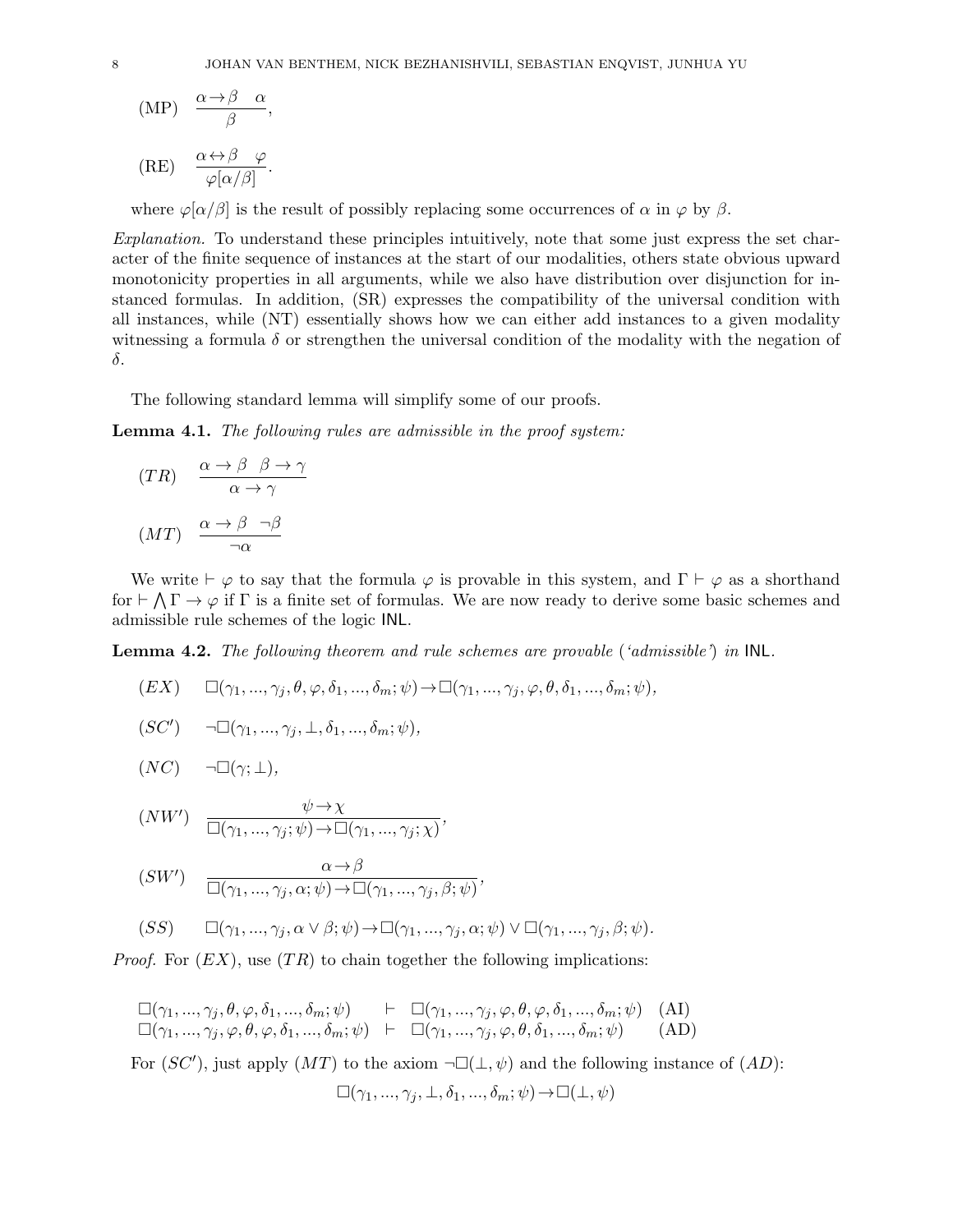We derive  $(NC)$  as follows:

$$
\square(\gamma; \bot) \ \vdash \ \square(\gamma \land \bot; \bot) \quad (\text{SR}) \t\vdash \ \gamma \land \bot \leftrightarrow \bot \quad \text{Classical logic} \n\square(\gamma; \bot) \ \vdash \ \square(\bot, \bot) \quad \quad (\text{RE}) \t\vdash \ \neg \square(\bot; \bot) \quad \quad (\text{SC}) \t\vdash \ \neg \square(\gamma; \bot) \quad \quad (\text{MT})
$$

For  $(NW')$ , suppose that  $\vdash \varphi \rightarrow \chi$ . We derive the conclusion of the rule as a theorem as follows:

$$
\square(\gamma_1, ..., \gamma_j; \varphi) \vdash \square(\gamma_1, ..., \gamma_j; \varphi \vee \chi) \quad (\text{NW}) \n\vdash \chi \leftrightarrow \varphi \vee \chi \qquad \text{Classical logic} \n\square(\gamma_1, ..., \gamma_j; \varphi) \vdash \square(\gamma_1, ..., \gamma_j; \chi) \qquad (\text{RE})
$$

 $(SW')$  can be derived similarly. Finally, for  $(SS)$ :

$$
\vdash \Box(\gamma_1, ..., \gamma_j, \alpha \lor \beta; \psi) \rightarrow \Box(\gamma_1, ..., \gamma_j, \alpha \lor \beta, \alpha; \psi) \lor \Box(\gamma_1, ..., \gamma_j, \alpha \lor \beta; \psi \land \neg \alpha) \quad (\text{NT}), (1)
$$
\n
$$
\vdash \Box(\gamma_1, ..., \gamma_j, \alpha \lor \beta, \alpha; \psi) \rightarrow \Box(\gamma_1, ..., \gamma_j, \alpha; \psi) \quad (\text{AD})
$$
\n
$$
\vdash \Box(\gamma_1, ..., \gamma_j, \alpha \lor \beta; \psi \land \neg \alpha) \rightarrow \Box(\gamma_1, ..., \gamma_j, \alpha; \psi) \quad (\text{AD})
$$
\n
$$
\vdash \Box(\gamma_1, ..., \gamma_j, \alpha \lor \beta; \psi \land \neg \alpha) \rightarrow \Box(\gamma_1, ..., \gamma_j, (\alpha \lor \beta) \land (\psi \land \neg \alpha); \psi \land \neg \alpha) \quad (\text{SR}), (2)
$$
\n
$$
\vdash (\alpha \lor \beta) \land (\psi \land \neg \alpha) \rightarrow \beta \quad \text{Classical logic}
$$
\n
$$
\vdash \Box(\gamma_1, ..., \gamma_j, (\alpha \lor \beta) \land (\psi \land \neg \alpha); \psi \land \neg \alpha) \rightarrow \Box(\gamma_1, ..., \gamma_j, \beta; \psi) \quad (\text{NW}'), (\text{SW}')
$$
\n
$$
\vdash \Box(\gamma_1, ..., \gamma_j, \alpha \lor \beta; \psi \land \neg \alpha) \rightarrow \Box(\gamma_1, ..., \gamma_j, \beta; \psi) \quad (\text{TR}), (3)
$$
\n
$$
\vdash \Box(\gamma_1, ..., \gamma_j, \alpha \lor \beta; \psi) \rightarrow \Box(\gamma_1, ..., \gamma_j, \alpha; \psi) \lor \Box(\gamma_1, ..., \gamma_j, \beta; \psi) \quad (\text{1 } ) \quad (3)
$$

The proof system for INL presented above is sound and complete. Completeness will be proved in the next section. Here, we prove that the system is sound:

**Theorem 4.3** (Soundness of INL). If  $\vdash \varphi$ , then  $\varphi$  is valid in the neighborhood semantics.

Proof. Since our two inference rules clearly preserve validity, we only have to check that all our axioms are valid. Most of the axioms in the above list are straightforward to check, so we give only the proofs for  $(SR)$  and  $(NT)$ .

For  $(SR)$ , we want to show that  $\square(\gamma_1, ..., \gamma_j, \varphi; \psi) \rightarrow \square(\gamma_1, ..., \gamma_j, \varphi \wedge \psi; \psi)$  is a valid formula. Take an arbitrary model  $\mathfrak{M} = (W, N, V)$  and some state  $w \in W$ . Assume  $w \models \Box(\gamma_1, ..., \gamma_i, \varphi; \psi)$ , then there is  $S \in N(w)$  such that (1)  $\psi$  is satisfied at each state in S, (2)  $\gamma_i$  is satisfied at some state in S for each  $i \in \{1, ..., j\}$ , and (3)  $\psi$  is satisfied at some state, say u in S. Since  $u \in S$ , by (1) we also have  $u \models \psi$ , and hence  $u \models \varphi \land \psi$ . Therefore,  $w \models \Box(\gamma_1, ..., \gamma_j, \varphi \land \psi; \psi)$ .

For  $(NT)$ , we want to show validity of the formula

$$
\Box(\gamma_1, ..., \gamma_j; \psi) \rightarrow \Box(\gamma_1, ..., \gamma_j, \delta; \psi) \lor \Box(\gamma_1, ..., \gamma_j; \psi \land \neg \delta)
$$

Again take an arbitrary model  $\mathfrak{M} = (W, N, V)$  and state  $w \in W$ . Assume that  $w \models \Box(\gamma_1, ..., \gamma_i; \psi)$ . Then there is  $S \in N(w)$  such that (1)  $\psi$  is satisfied at each state in S, (2)  $\gamma_i$  is satisfied at some state in S for each  $i \in \{1, ..., j\}$ . Now, assume furthermore that the formula  $\square(\gamma_1, ..., \gamma_j, \delta; \psi)$  is not satisfied at w. Then it must be the case that  $\delta$  is satisfied nowhere in S, so  $\neg \delta$  is true everywhere in S, giving  $w \models \Box(\gamma_1, ..., \gamma_j, \psi \land \neg \delta)$ . From the assumption that  $w \models \Box(\gamma_1, ..., \gamma_j; \psi)$  we have now derived that

$$
w \models \Box(\gamma_1, ..., \gamma_j, \delta; \psi) \lor \Box(\gamma_1, ..., \gamma_j; \psi \land \neg \delta),
$$

which concludes the argument.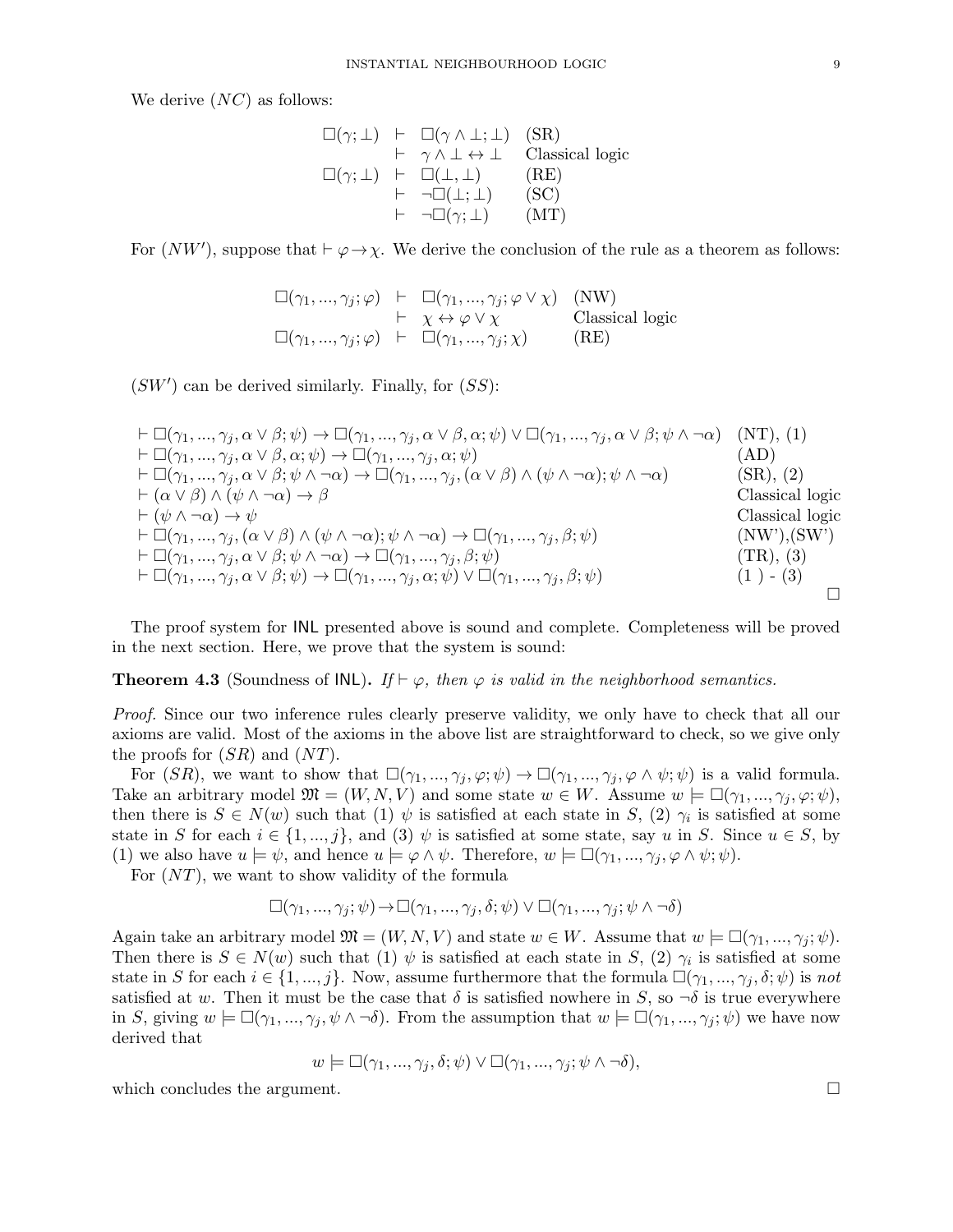### 5. Normal forms and completeness

5.1. A normal form theorem. Our goal in this section is to prove a completeness theorem for the axiom system presented above. The proof will proceed via a normal form theorem.

Throughout the section, we assume a fixed well-ordering over the set of all formulas of INL. With this in mind, the following notation will be useful: given a finite set of formulas Γ and a formula  $\varphi$ , we denote by  $\square(\Gamma;\varphi)$  the formula  $\square(\psi_1,\ldots,\psi_n;\varphi)$  where  $\psi_1,\ldots,\psi_n$  is a list of all the formulas in Γ, without repetitions, in the order dictated by our fixed well-ordering over the language.

**Lemma 5.1.** For any formula of the form  $\Box(\psi_1, ..., \psi_n; \varphi)$ , we have:

 $\vdash \Box(\psi_1, ..., \psi_n; \varphi) \leftrightarrow \Box(\{\psi_1, ..., \psi_n\}; \varphi)$ 

*Proof.* Use  $(AD)$  and  $(AI)$  to remove repetitions, and use  $(EX)$  to rearrange the formulas  $\psi_1, ..., \psi_n$ in the order consistent with the fixed well-order over the language.

As a first application this leads to the following lemma:

**Lemma 5.2.** Let  $i \in \omega$  and let P be a finite set of propositional variables. Then there are, up to provable equivalence, only finitely many formulas of modal depth  $\leq i$  and variables in P.

Proof. A straightforward induction on the modal depth of a formula. The crucial step is to show that there are only finitely many formulas up to provable equivalence of the form  $\square(\psi_1, ..., \psi_n; \varphi)$ where  $\psi_1, ..., \psi_n, \varphi$  are all of depth  $\leq k$ . But by the previous lemma, each such formula is equivalent to a formula of the form  $\square(\Gamma;\varphi)$  where  $\varphi$  is of depth  $\leq k$  and  $\Gamma$  is a finite set of formulas of depth  $\leq k$ . It is now easy see that the number of formulas up to provable equivalence of the form  $\square(\psi_1, ..., \psi_n; \varphi)$  where  $\psi_1, ..., \psi_n, \varphi$  are all of modal depth  $\leq k$  is bounded by  $2^m \times m$ , where m is the number of formulas of modal depth  $\leq k$  up to provable equivalence.

**Definition 5.3.** Let P be a finite set of propositional variables, and let i be any natural number. An i-type over P is a consistent set of formulas  $\Gamma$  of modal depth  $\leq i$  and variables in P such that, for every formula  $\psi$  of depth  $\leq i$  and variables in P, we have  $\psi \in \Gamma$  or  $\neg \psi \in \Gamma$ . In other words: an *i*-type over P is a maximal consistent set of formulas of modal depth  $\leq i$  and variables in P.

We denote the set of *i*-types over P by  $T(i, P)$ . We can associate a formula with each *i*-type as follows: for each formula in  $\tau$ , pick the least formula that is provably equivalent to it. The collection of all these formulas is then finite by Lemma 5.2, so we can take the conjunction of all of them and denote it by  $\hat{\tau}$ . If  $\Gamma$  is a set of *i*-types then we write  $\hat{\Gamma} = \{\hat{\tau} \mid \tau \in \Gamma\}$ .

**Lemma 5.4.** Let  $\varphi$  be any formula with variables from P and modal depth at most i. Then:

$$
\vdash \varphi \leftrightarrow \bigvee \{\hat{\tau} \mid \tau \in T(i, P) \& \varphi \in \tau\}
$$

We are now ready for our normal form theorem:

**Theorem 5.5.** Let  $\varphi, \psi_1, ..., \psi_k$  be formulas with variables in P and all of modal depth  $\leq i$ . Then the formula  $\square({\psi_1,...,\psi_k},\varphi)$  is provably equivalent to a formula of the form:

$$
\bigvee \{ \Box(\hat{\Gamma}; \bigvee \hat{\Gamma}) \mid \Gamma \in F \}
$$

where F is a family of sets of i-types over P such that, for each  $\Gamma \in F$ , the following facts hold:

- (1) For each  $j \in \{1, ..., k\}$  there is some  $\tau \in \Gamma$  with  $\psi_j \in \tau$ .
- (2) For each  $\tau \in \Gamma$  we have  $\varphi \in \tau$ .

*Proof.* We know that  $\square(\psi_1, ..., \psi_k; \varphi)$  is provably equivalent to  $\square(\{\psi_1, ..., \psi_k\}; \varphi)$ . Note that we can assume that  $\square(\{\psi_1,\ldots,\psi_k\};\varphi)$  is consistent, since otherwise it is provably equivalent to  $\bigvee \emptyset$ , which is a disjunction of the right shape. We perform the reduction in two steps.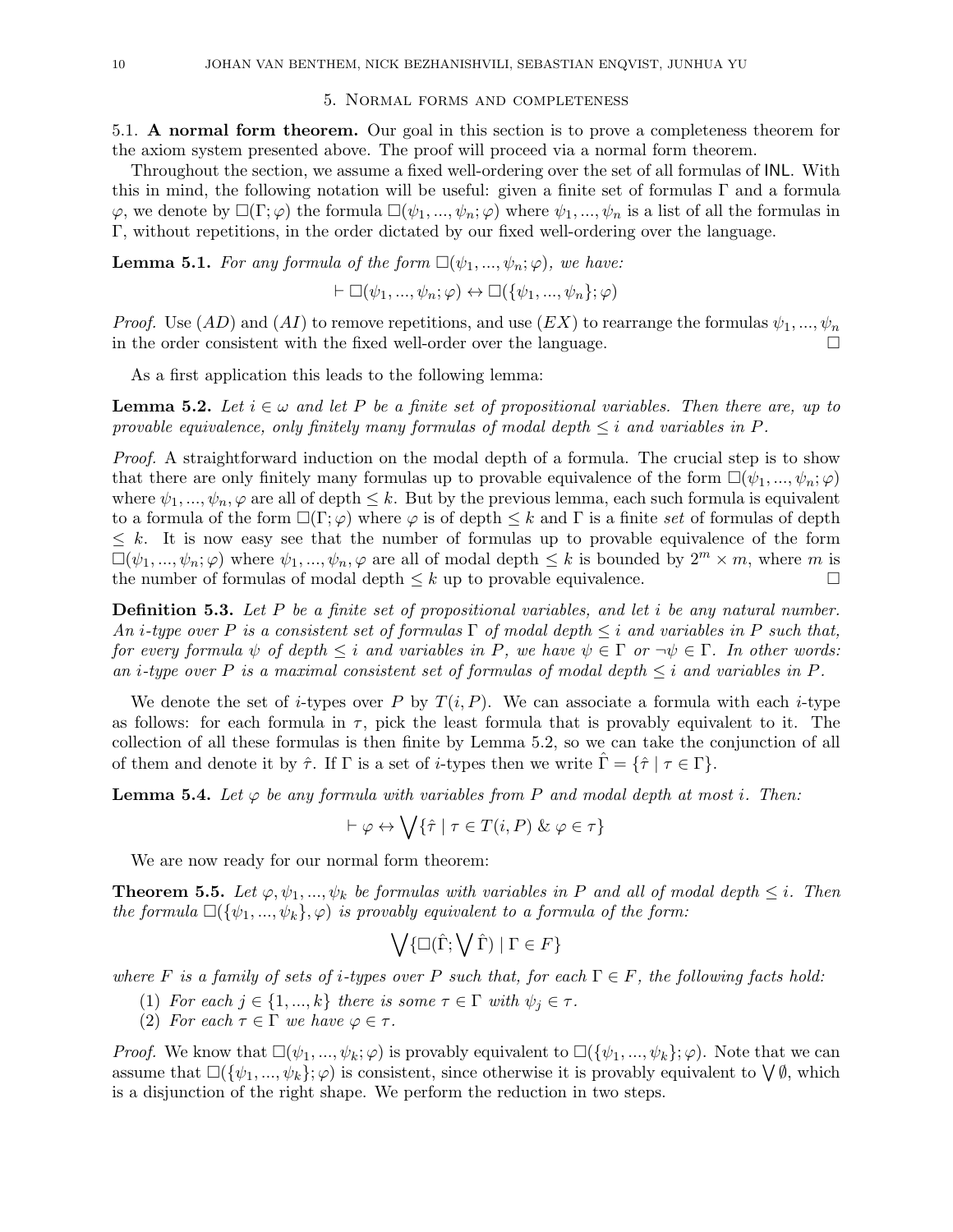**Claim 1:** The formula  $\square(\{\psi_1, ..., \psi_k\}; \varphi)$  is provably equivalent to a formula of the form:

$$
\bigvee\{\Box(\hat{\Gamma};\varphi)\mid\Gamma\in F\}
$$

where F is a family of sets of *i*-types over P such that conditions (1) and (2) hold.

**Claim 2:** Any formula of the form  $\square(\Gamma;\varphi)$ , where  $\Gamma$  is a set of *i*-types over P each containing  $\varphi$ , is provably equivalent to a disjunction of formulas of the form  $\square(\hat{\Phi}; \bigvee \hat{\Phi})$ , where each  $\Phi$ is a set of  $i$ -types over  $P$  for which conditions  $(1)$  and  $(2)$  hold.

The theorem obviously follows from these two claims, so we prove them one by one.

 $\mathbf{L}^{\mathbf{r}}$ 

For Claim 1: First, we use Lemma 5.4 together with the uniform substitution rule to rewrite the formula  $\square(\{\psi_1, ..., \psi_k\}; \varphi)$  as:

$$
\Box(\{\bigvee \hat{\Psi}_1,...,\bigvee \hat{\Psi}_k\};\varphi)
$$

where, for each  $j \in \{1, ..., k\}$ , we denote by  $\Psi_j$  the set  $\{\tau \in T(i, P) \mid \psi_j \in \tau\}$ . At this point, we can repeatedly apply the theorem scheme  $(SS)$  to obtain the equivalent disjunction

$$
\bigvee \{ \Box(\{\hat{\tau}_1, ..., \hat{\tau}_k\}; \varphi) \mid \tau_1 \in \Psi_1 \& \dots \& \tau_k \in \Psi_k \}
$$

Clearly condition (1) holds for each set  $\{\tau_1, ..., \tau_k\}$ . All that is left to do to finish Claim 1 is to remove those disjuncts of the form  $\square(\{\hat{\tau}_1, ..., \hat{\tau}_k\}; \varphi)$  where for some  $j \in \{1, ..., k\}, \varphi \notin \tau_j$ . But for each such disjunct, we have  $\neg \varphi \in \tau_j$ , so

$$
\vdash \Box(\{\hat{\tau}_1,...,\hat{\tau}_k\};\varphi)\to \Box(\neg\varphi;\varphi)
$$

But then we can apply  $(SR)$  together with  $(SC)$  to show that the disjunct provably entails  $\perp$ . Hence, the whole disjunction is provably equivalent to the smaller disjunction where this disjunct is removed, by basic propositional logic. With this observation, we are finished with Claim 1.

For Claim 2: Let  $\square(\Gamma;\varphi)$  be a formula of the shape described in the premise of the claim. Again, we apply Lemma 5.4 to rewrite the formula as  $\Box(\hat{\Gamma}; \bigvee \hat{\Phi})$  where  $\Phi = \{ \tau \in T(i, P) \mid \varphi \in \tau \}.$ Generally, call a formula of the shape  $\Box(\hat{\Gamma}; \bigvee \hat{\Phi})$  where  $\Gamma$  and  $\Phi$  are sets of *i*-types over P such that  $\Gamma \subseteq \Phi$  an *almost normal box formula*. For any almost normal box formula  $\square(\hat{\Gamma}; \bigvee \hat{\Phi})$ , let the error degree of  $\Box(\hat{\Gamma}; \bigvee \hat{\Phi})$  be defined as the size of the set  $\Phi \setminus \Gamma$ . Since there are only finitely many  $i$ -types over P, the error degree of an almost normal box formula is always a finite ordinal, which equals 0 if and only if  $\Gamma = \Phi$ . So, to prove Claim 2, it now suffices to show:

**Claim 3:** Any almost normal box formula  $\Box(\hat{\Gamma}; \bigvee \hat{\Phi})$  of error degree m, where  $m > 0$ , is provably equivalent to a disjunction of almost normal box formulas of error degree  $m - 1$ . Also, for each disjunct  $\square(\hat{\Gamma}'; \bigvee \hat{\Phi}')$  of this disjunction, we have  $\Gamma \subseteq \Gamma'$  and  $\Phi' \subseteq \Phi$ .

To prove Claim 3, let  $\square(\hat{\Gamma}; \bigvee \hat{\Phi})$  be an almost normal box formula of error degree m. Since  $m > 0$ there is some  $\tau \in \Phi \setminus \Gamma$ . Using the axiom  $(NT)$  we find:

$$
\vdash \Box(\hat{\Gamma}; \bigvee \hat{\Phi}) \leftrightarrow (\Box(\hat{\Gamma} \cup \{\hat{\tau}\}; \bigvee \hat{\Phi}) \vee \Box(\hat{\Gamma}; \bigvee \hat{\Phi} \wedge \neg \hat{\tau}))
$$

But clearly, the formula  $\bigvee \hat{\Phi} \wedge \neg \hat{\tau}$  is provably equivalent to  $\bigvee (\hat{\Phi} \setminus {\{\hat{\tau}\}})$  just by propositional logic. So the whole disjunction on the right side takes the shape:

$$
\Box(\hat{\Gamma}\cup\{\hat{\tau}\};\bigvee\hat{\Phi})\vee\Box(\hat{\Gamma};\bigvee(\hat{\Phi}\setminus\{\hat{\tau}\})
$$

Each of these two disjuncts is an almost normal box formula of error degree  $m-1$ , and so we are done with the proof of Claim 3, and the proof of the theorem is complete.  $\Box$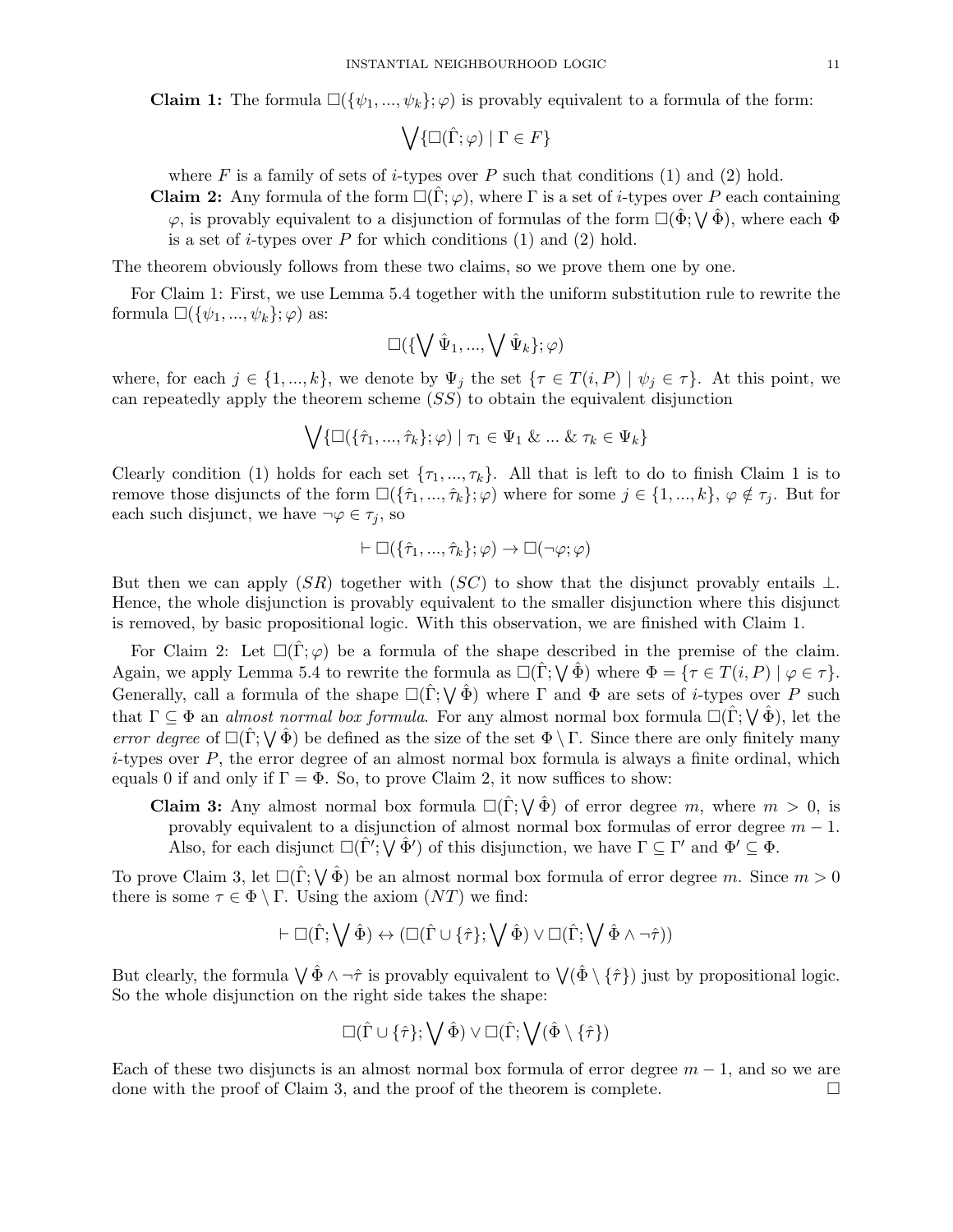5.2. The model construction. Fix a finite set of propositional variables P. We construct a canonical model  $\mathfrak{M} = (W, N, V)$  as follows. Let W be the (disjoint) union of all the type sets  $T(i, P)$ for  $i \in \omega$ . The neighborhood structure N is now defined by setting  $N(\tau) = \emptyset$  for  $\tau \in T(0, P)$  and, for  $\tau \in T(i, P)$  with  $i > 0$ :

$$
N(\tau) = \{ \Gamma \subseteq T(i-1, P) \mid \Box(\hat{\Gamma}; \bigvee \hat{\Gamma}) \in \tau \}
$$

Finally, for  $p \in P$  we set  $V(p) = \{ \tau \in W \mid p \in \tau \}.$ 

**Lemma 5.6** (Truth lemma). Let  $\varphi$  be a formula with propositional variables only in the set P, and of modal depth at most i. Then for any  $\tau \in T(i, P)$ , we have:

$$
\mathfrak{M}, \tau \models \varphi \text{ iff } \varphi \in \tau
$$

*Proof.* The proof proceeds by induction on i. The case for  $i = 0$  is simple and left to the reader.

Suppose the lemma holds for i, and consider an  $i + 1$ -type  $\tau$ . It suffices to show that the lemma holds for all formulas of the form  $\square(\psi_1, ..., \psi_k; \varphi)$ , where  $\psi_1, ..., \psi_k$  and  $\varphi$  are all of depth i. A simple argument will then extend the claim to arbitrary formulas of depth  $i + 1$ .

First, suppose that  $\square(\psi_1, \ldots, \psi_k; \varphi) \in \tau$ . By Theorem 5.5, this formula is then equivalent to a disjunction of the form

$$
\bigvee \{ \Box(\hat{\Gamma}; \bigvee \hat{\Gamma}) \mid \Gamma \in F \}
$$

where F is a family of sets of *i*-types over P satisfying conditions (1) and (2). So at least one of these disjuncts  $\square(\hat{\Gamma}; \bigvee \hat{\Gamma})$  must be in  $\tau$  since it is an  $i+1$ -type, which means that  $\Gamma \in N(\tau)$ . Using conditions (1) and (2) for  $\Gamma$ , together with the induction hypothesis applied to all *i*-types, we now easily show that  $\mathfrak{M}, \tau \models \Box(\psi_1, ..., \psi_k; \varphi)$ .

Conversely, suppose that  $\mathfrak{M}, \tau \models \Box(\psi_1, ..., \psi_k; \varphi)$ . Using the induction hypothesis for *i*-types, we see that there is a set of *i*-types  $\Gamma \in N(\tau)$  such that  $\varphi \in \bigcap \Gamma$  and, for every  $j \in \{1, ..., k\}$ , we there is some  $\tau \in \Gamma$  with  $\psi_i \in \tau$ . But then  $\Box(\hat{\Gamma}; \bigvee \hat{\Gamma}) \in \tau$ . To show that  $\Box(\psi_1, ..., \psi_k; \varphi) \in \tau$  it now suffices to show the following:

$$
\vdash \Box(\hat{\Gamma}; \bigvee \hat{\Gamma}) \rightarrow \Box(\psi_1, ..., \psi_k; \varphi)
$$

But since  $\varphi \in \bigcap \Gamma$  we clearly have  $\vdash \bigvee \hat{\Gamma} \to \varphi$ , and if  $\psi_j \in \tau$  then  $\models \tau \to \psi_j$ . We now only have to apply  $(NW)$ ,  $(SW)$  and  $(AD)$  to obtain the required implication, and so we are done.

**Theorem 5.7** (Completeness). For any formula  $\varphi$ , if  $\models \varphi$  then  $\models \varphi$ .

*Proof.* Suppose  $\nvdash \varphi$ , so that  $\neg \varphi$  is consistent. Let i be the modal depth of  $\varphi$  and let P be the propositional variables that occur in  $\varphi$ . Construct the model  $\mathfrak{M}$  as above. By Lemma 5.4, there is an *i*-type  $\tau$  with  $\neg \varphi \in \tau$ , hence  $\varphi \notin \tau$ , and by the Truth Lemma, we have  $(\mathfrak{M}, \tau) \nvDash \varphi$ . Therefore  $\nvDash \varphi$ , which completes the proof.

This completeness proof was inspired by normal form techniques from [14, 23], suitably adapted to modal neighborhood semantics. We have been unable to find a more standard Henkin construction to establish our main result, and leave this as an open problem.

Finally, our proof method clearly produces finite counter-examples to non-derivable formulas  $\varphi$ , whose size can be effectively computed from that of  $\varphi$ . Therefore we have established an effective finite model property, and in particular:

Corollary 5.8 (Decidability). Derivability and validity for the logic INL are decidable.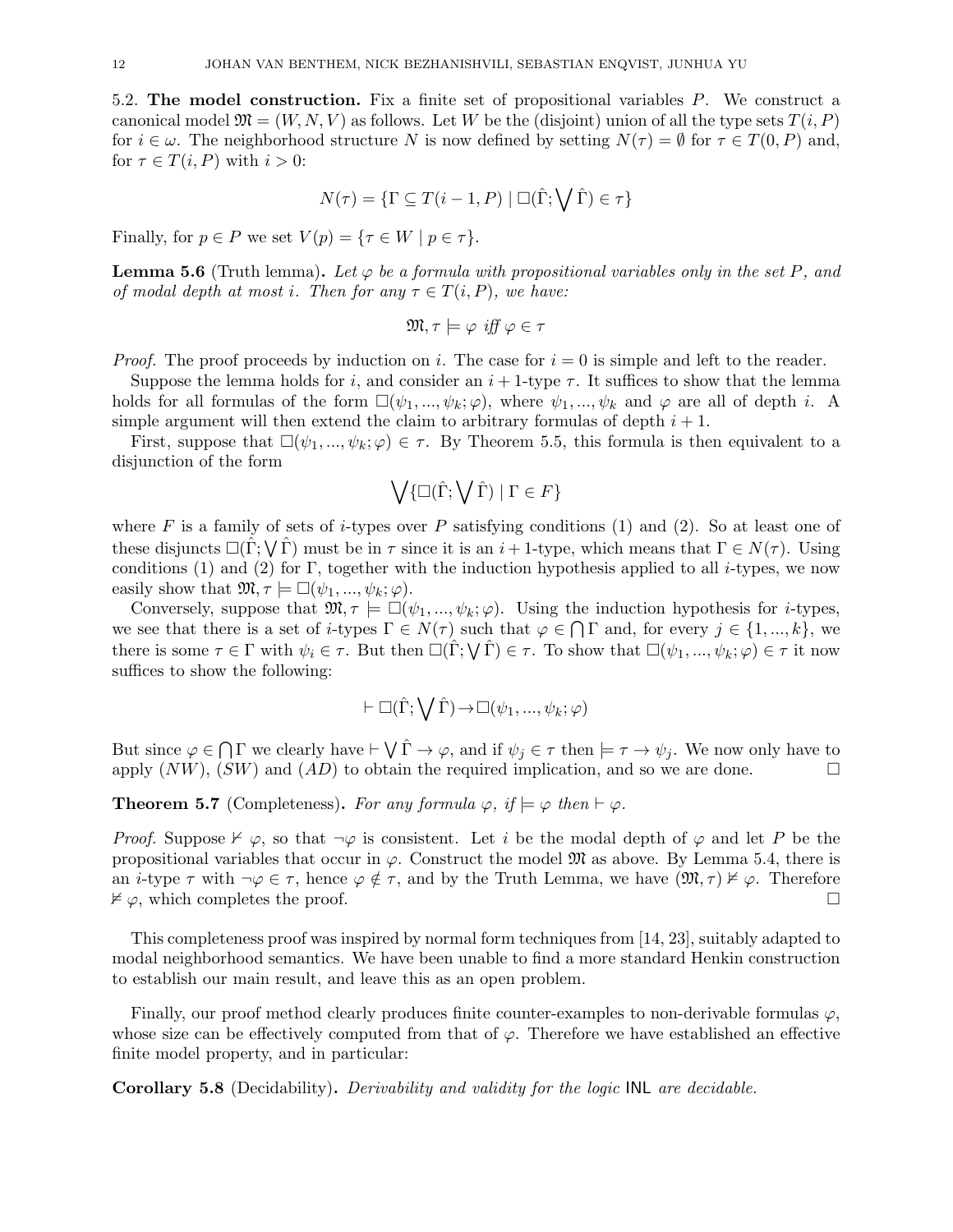## 6. Semantic tableau system

We have now given a semantic and a proof-theoretic analysis of  $\textsf{INL}$ , even including its decidability. But the true combinatoric behavior of a logical system often comes out more concretely with a semantic tableau system that allows for controlled search of counter-examples and proofs, and even for automated deduction analysis. Virtues of tableaux also include providing cut-free Gentzen calculi for logics, and their attendant combinatorial methods.

However, since tableau systems are notorious for requiring many syntactic book-keeping details, we have divided this material into two. In this section, we sketch a tableau system for INL, and state its basic properties. For further details of the actual mechanism, based on the format of Fitting [15], we refer to the Appendix at the end, which contains more information on the definition of tableaux, including various kinds of nodes and subtrees, plus the complete set of rules producing these. The Appendix also presents some concrete examples. To understand what follows, it is enough if the reader has some understanding of classical and modal tableau systems (cf. [6, 15, 18]).

6.1. Modal tableau rules and validity reductions. Tableaux for modal logics search for counterexamples using standard decomposition rules for the Boolean operators, but the heart of what they do is the tableau rule that describes decomposition of modalities. Typically, at a tableau node where all Boolean rules have been applied, one has some proposition letters to made true and others to be made false, while some modalized formulas are to be made true and some others false. In this case, the tableau rule creates a subtree for a counterexample, since more than one accessible world or neighborhood may need to be created for the world corresponding to the current node. In the description of the starting nodes for the successors in the subtree, one layer of modalities has disappeared, so syntactic complexity goes down, and termination of tableaux is assured.

Before we state the key modal tableau rule for our INL system, we sketch some background putting it in perspective. It is known that the related simpler systems of modal logic over neighborhood models or over relational models satisfy some very strong reductions of validity that match their tableau rules. As a warm-up then, consider sequent validity, with antecedents read conjunctively, and consequents disjunctively as usual. The following results are in [6].

**Proposition 6.1.** Let  $p_1, \ldots, p_n, q_1, \ldots, q_m$  be propositional variables and let  $\varphi_1, \ldots, \varphi_n$   $\psi_1, \ldots, \psi_m$ be modal formulas. Then

- (1) Over relational models,  $p_1, \ldots, p_n, \Box \varphi_1, \ldots, \Box \varphi_n \models q_1, \ldots, q_m, \Box \psi_1, \ldots, \Box \psi_m$  iff  $\vec{p} \cap \vec{q} \neq \emptyset$ , or there is some  $i \leq m$  such that  $\vec{\varphi} \models \psi_i$ .
- (2) Over neighbourhood models,  $p_1, \ldots, p_n, \Box \varphi_1, \ldots, \Box \varphi_n \models q_1, \ldots, q_m, \Box \psi_1, \ldots, \Box \psi_m$  iff  $\vec{p} \cap \vec{q} \neq \emptyset$ , or there are  $i \leq m$  and  $j \leq n$  such that  $\varphi_i \models \psi_i$ .

Note what this says. For the basic normal modal logic, modal consequences only hold when, right underneath the top boxes, the antecedents together imply at least one consequent. For the basic modal logic on neighborhood models, something even more startling holds: a modalized consequence holds only if, right underneath the top boxes, some antecedent implies some consequent. <sup>1</sup>

While we have stated these principles as validity reductions, they do have an immediate connection to tableau rules. Read in one direction, they drive a tableau rule for finding counter-examples. If the modalized sequent consequence is invalid, then the negation of its reduction statement provides a tableau decomposition rule. But also, if a tableau closes, and we can assume inductively that the sequents in the reduction statement are already derivable, then the original modalized sequent is derivable in a cut-free Gentzen system read off from the tableau system.

There is a similar reduction principle for our system INL, but it is much more complex syntactically, owing to the combination of distributive and merely monotonic behavior of arguments in

<sup>1</sup>That is, modalized antecedents cannot even work together to produce significant conclusions, an extreme form on 'non-distribution' of modalities over conjunctions.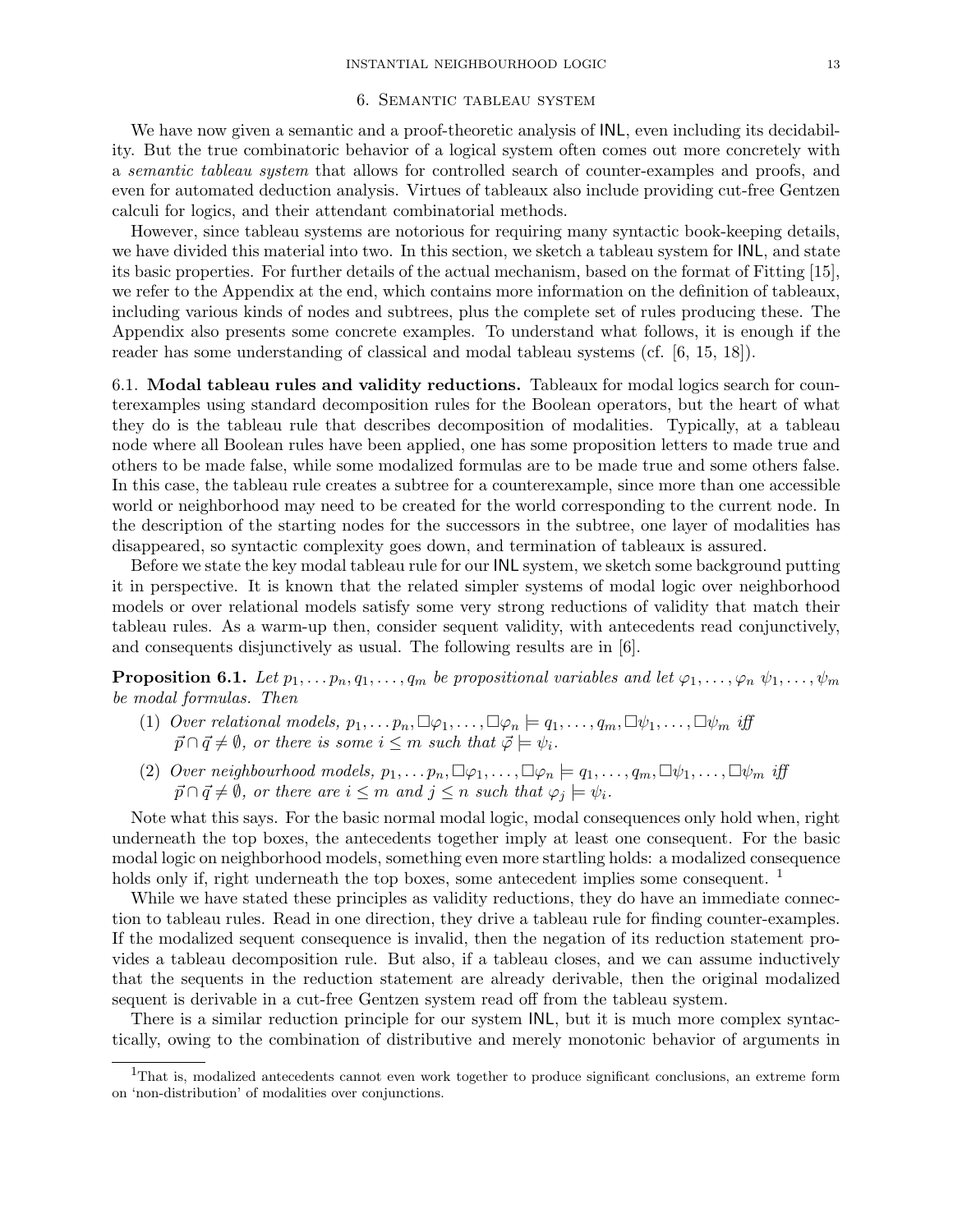our modalities. In this case, we merely display the essential modal tableau rule, where we use some technical terminology about book-keeping nodes whose details need not concern us here:

**Modal tableau rule.** If a path has an unmarked node r labeled by  $\square(\alpha_1, ..., \alpha_j; \alpha_0)$  and nodes  $r^1, ..., r^k$  such that, for each  $m \in \{1, ..., k\}$ , the node  $r^m$  is labeled by the formula  $\neg\Box(\beta_1^m, ..., \beta_{j_m}^m; \beta_0^m)$ , then do the following: Put a mark at each unmarked regular node on the path for that path, and for each  $I \in \prod$ k the path to  $\hat{h}_I$ , where  $h_I$  is  $\{0, 1, ..., j_i\}$ , add a hyper node  $h_I$  together with a hyper edge from the end node of

$$
\left\{\alpha_0\wedge \sigma \wedge \bigwedge_{I(i)\neq 0}(\beta_0^i\wedge \neg \beta_{I(i)}^i): \sigma\in \{\alpha_1,\dots,\alpha_j\}\cup \{\neg \beta_0^i | I(i)=0\}\right\}.
$$

A tableau can be seen as an attempt to refute the root formula, and is considered succesful if each branch closes. Thus we should understand the modal rule scheme as follows: if we have some unmarked node labelled  $\square(\alpha_1, ..., \alpha_j, \alpha_0)$ , and a set of unmarked nodes  $r_1, ..., r_k$  with each  $r_m$  labelled  $\neg\Box(\beta_1^m, ..., \beta_{j_m}^m), \beta_0^m)$ , then intuitively we want to show that *every* attempt to create a neighborhood witnessing truth of the formula  $\square(\alpha_1, ..., \alpha_j, \alpha_0)$ , in a way which is consistent with the information  $\neg\Box(\beta_1^m, ..., \beta_{j_m}^m), \beta_0^m)$  for  $m \in \{1, ..., m\}$ , must fail. So we consider all the possibilities in which such a neighborhood could be constructed, and create a hyper-node corresponding to each of the available options with the aim of constructing a closed sub-tableau from each of these nodes. This is where the combinatorial heart of the tableau system lies: the modal rule tells us that we have one possibility to consider for each  $I \in \prod_{i=1}^{k} \{0, ..., j_i\}$ , in the sense that each such I corresponds to one way in which a neighborhood  $U$  of the required sort might be created, and it tells us precisely what formulas should be true at each of the worlds that U is composed of.

6.2. Properties of the tableau system. As we shall show in our Appendix, the tableau system for INL based on the preceding rule satisfies the usual meta-theoretical adequacy properties, where we use the obvious notions of tableaux being closed or staying open. <sup>2</sup>

Theorem 6.2. Open INL tableaux contain a subtree structure that induces a neighborhood model which satisfies the formula placed at the top node.  $3$ 

Next, there is also a well-known connection with proofs for valid laws.

Theorem 6.3. Closed INL tableaux can be transformed effectively into Gentzen-style sequent proofs for the negations of the formulas placed at their top node.

For proofs of these results, which involve more combinatorial details than those for standard modal tableaux, we refer to the Appendix. In combination with the fact that tableaux either close or stay open, this results in adequacy of the algorithm that constructs tableaux.

Theorem 6.4. An INL formula is satisfiable if and only if none of its tableaux are closed. A formula is valid if and only if its negation has a closed tableau.

The usual surplus of the tableau-based Gentzen proof system is its cut-free nature, which also leads to proofs of interpolation theorems, that we do not pursue here.<sup>4</sup>

However, there is also an obvious issue of how tableau-based proofs relate to the complete axiomatic proof system that we have defined and studied in the preceding sections. The two

 $2$ We already stated that tableaux terminate, unlike the case for first-order logic that admits infinite branches.

 ${}^{3}$ Beth's original tableau format has a list of formulas to be made true, and a list for formulas to be made false.

<sup>&</sup>lt;sup>4</sup>We even suspect that there are concrete links between our tableau calculus and the proof systems for coalgebraic logic studied in [26]. For more connections with coalgebraic approaches see Section 8.4.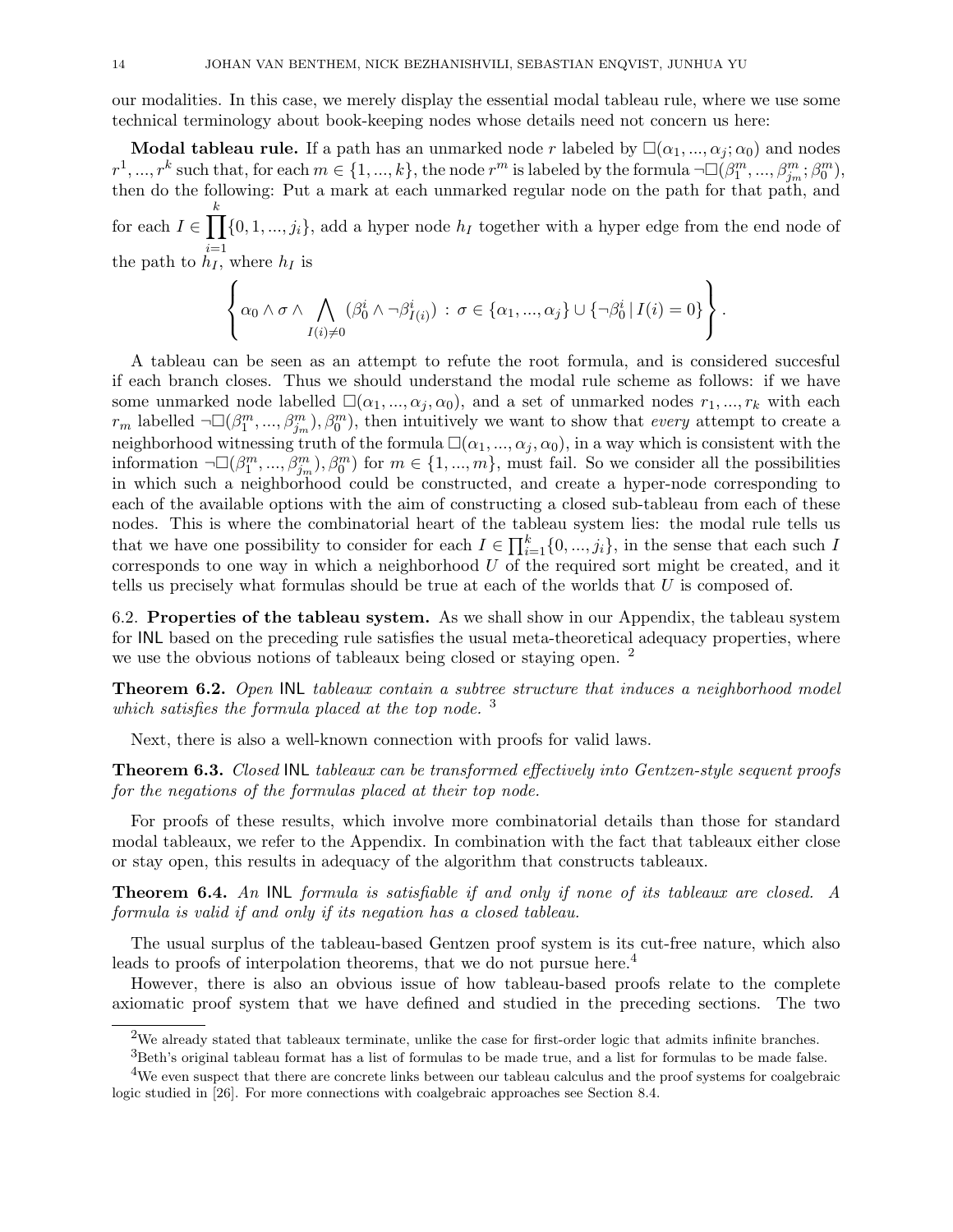formats can be transformed effectively into each other, but for details, again, we refer to the Appendix which proves all of the results mentioned here in a parsimonious way.<sup>5</sup>

## 7. Translations and complexity

Our new logic extends earlier systems of modal logic, but what is the precise formal relation? The answer lies in a number of faithful translations. In this section we show how to embed the basic modal logic K and the basic neighbourhood logic E into INL. We also embed INL into the bimodal logic  $K \oplus K$  and eventually even into K itself.

All the proofs to follow are based on semantic arguments, and could be used as semantic validity reductions. However, as all the aforementioned logics are complete with respect to the corresponding (relational or neighbourhood) semantics, we formulate our results in proof-theoretic terms.

Recall that K is the basic modal logic. For the next translation it is easier to use the  $\Diamond$ presentation of the basic modal language. Later in this section we will also use  $\Box$ -presentations. We define a translation  $\delta$  from the basic modal language into the language of INL as follows:

- $\delta(p) = p$  for each propositional variable p.
- $\bullet$   $\delta$  preserves Boolean connectives.
- $\delta(\Diamond \varphi) = \Box(\delta(\varphi); \top).$

**Theorem 7.1.** For each formula  $\alpha$  of basic modal language we have:

 $\mathsf{K} \vdash \alpha$  iff  $\mathsf{INL} \vdash \delta(\alpha)$ .

*Proof.* Suppose  $K \nvdash \alpha$ . Then by the completeness of K with respect to relational models, there is a relational model  $\mathfrak{M} = (W, R, V)$  and  $w \in W$  such that  $\mathfrak{M}, w \not\models \alpha$ . For each  $x \in W$  we let  $N(x) = \{R[x]\}\$ . Then  $\mathfrak{M} = (W, N, V)$  is a neighbourhood model. It is easy to show by induction on the complexity of formulas that for each  $\beta$  in the basic modal language we have

$$
\mathfrak{M}, w \models \beta \text{ iff } \mathfrak{M}', w \models \delta(\beta).
$$

So  $\mathfrak{M}', w \not\models \delta(\alpha)$ , and INL  $\nvdash \delta(\alpha)$ .

Conversely, suppose  $INL \nvDash \delta(\alpha)$ . Then by the completeness of INT with respect to neighbourhood models, there is  $\mathfrak{M} = (W, N, V)$  and  $w \in W$  such that  $\mathfrak{M}, w \not\models \delta(\alpha)$ . We define R on W by setting for each  $x, y \in W$ ,  $xRy$  if  $y \in U$  for some  $U \in N(x)$ . Then  $\mathfrak{M}'' = (W, R, V)$  is relational model. It is easy to show by induction on the complexity of formulas that, for each  $\beta$  in the basic modal language, we have  $6$ 

$$
\mathfrak{M}''
$$
,  $w \models \beta$  iff  $\mathfrak{M}, w \models \delta(\beta)$ .

Thus,  $\mathfrak{M}''$ ,  $w \not\models \alpha$  and  $\mathsf{K} \not\models \alpha$ .

Recall that E is the basic neighbourhood logic. We consider the following translation  $\tau$  from the basic modal language into the language of INL:

- $\tau(p) = p$  for each propositional variable p,
- $\bullet$   $\tau$  preserves Boolean connectives,
- $\tau(\Box \varphi) = \Box(\emptyset; \tau(\varphi)).$

**Lemma 7.2.** For any neighbourhood model  $\mathfrak{M} = (W, N, V)$  and  $w \in W$  we have  $\mathfrak{M}, w \models \alpha \text{ iff } \mathfrak{M}, w \models \tau(\alpha).$ 

*Proof.* An easy induction on the complexity of  $\alpha$ .

**Theorem 7.3.** For each formula  $\alpha$  of basic modal logic we have:

<sup>&</sup>lt;sup>5</sup>Behind this result lies a Cut Elimination Theorem for **INL** that we do not spell out in this paper.

<sup>&</sup>lt;sup>6</sup>We emphasize that the crux of this construction is as follows: the relation R defined above works thanks to the very special nature of the translated formulas that the model has to preserve.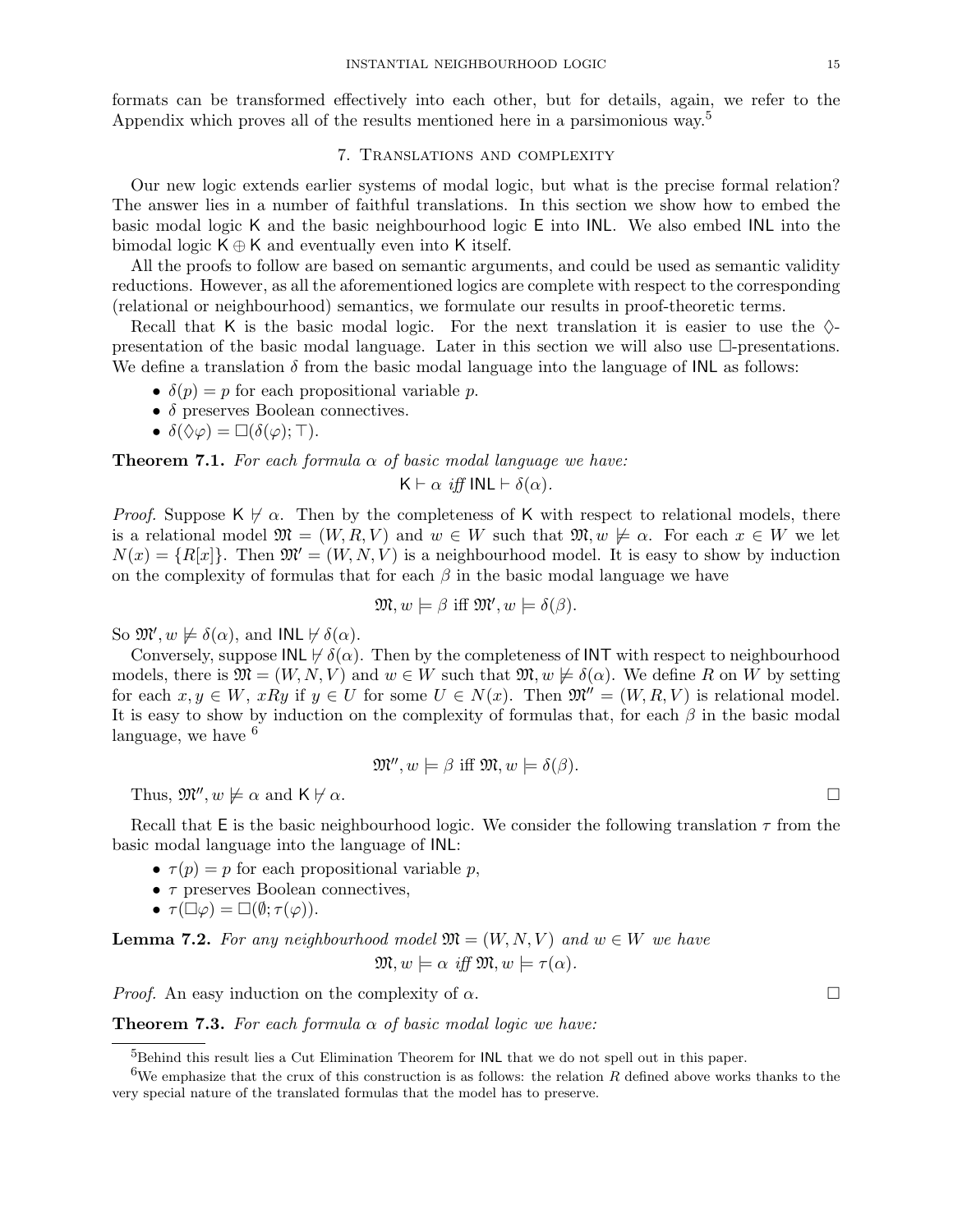$$
\mathsf{E}\vdash \alpha \text{ iff INL}\vdash \tau(\alpha).
$$

*Proof.* Suppose  $E \not\vdash \alpha$ . Then by the completeness of E with respect to neighbourhood models, there is a neighbourhood model  $\mathfrak{M} = (W, N, V)$  and  $w \in W$  such that  $\mathfrak{M}, w \not\models \alpha$ . By Lemma 7.2  $\mathfrak{M}, w \not\models \tau(\alpha)$ . So INL  $\nvdash \tau(\alpha)$ . The converse direction is similar and follows from the completeness of INL with respect to neighbourhood models.

It is important to see that the above result is not trivial. E is weaker than INL. So it is not surprising that there is an embedding of E in INL. But the crucial further point is that our embedding is also faithful.

Let  $K \oplus K$  be the fusion of K with itself. We define the following translation of the language of INL into the bimodal language with two unary modalities.<sup>7</sup> Let

- $\sigma(p) = p$  for each propositional variable p.
- $\bullet$   $\sigma$  commutes with the Boolean connectives.
- $\sigma(\Box(\psi_1,\ldots,\psi_n;\varphi)) = \Diamond_1((\Diamond_2 \sigma(\psi_1) \land \cdots \land \Diamond_2 \sigma(\psi_n)) \land \Box_2 \sigma(\varphi)).$

**Theorem 7.4.** For each formula  $\alpha$  in the language of INL we have:

$$
INL \vdash \alpha \text{ iff } K \oplus K \vdash \sigma(\alpha).
$$

*Proof.* Suppose INL  $\nvdash \alpha$ . Then by the completeness of INL with respect to neighbourhood models, there is a neighbourhood model  $\mathfrak{M} = (W, N, V)$  and  $w \in W$  such that  $\mathfrak{M}, w \not\models \alpha$ . We let  $X =$  $W \cup \mathcal{P}(W)$ . For each  $x, y \in X$  we set  $xR_1y$  if  $x \in W$ ,  $y \in \mathcal{P}(W)$  and  $y \in N(x)$  and  $xR_2y$  if  $x \in \mathcal{P}(W)$ ,  $y \in X$  and  $y \in x$ . We also let  $V'(p) = V(p)$ . Then  $\mathfrak{M}' = (X, R_1, R_2, V')$  is a birelational model of bimodal logic. Moreover, by an easy induction on the complexity of formulas one can show that for each formula  $\beta$  in the language of INL we have

$$
\mathfrak{M}, w \models \beta \text{ iff } \mathfrak{M}', w \models \sigma(\beta).
$$

Therefore,  $\mathfrak{M}', w \not\models \sigma(\alpha)$  and  $\mathsf{K} \oplus \mathsf{K} \not\models \sigma(\alpha)$ .

Conversely, suppose K⊕K  $\nvdash \sigma(\alpha)$ . Then by the completeness of K⊕K with respect to birelational models, there is a birelational model  $\mathfrak{M} = (W, R_1, R_2, V)$  and  $w \in W$  such that  $\mathfrak{M}, w \not\models \sigma(\alpha)$ . For each  $x \in W$  we let  $N(x) = \{U : U = R_2[y]$  for some  $y \in W$  with  $xR_1y\}$ . Then  $\mathfrak{M}' = (W, N, V)$ is a neighbourhood model. Moreover, by an easy induction on the complexity of formulas one can show that for each formula  $\beta$  in the language of INL we have

$$
\mathfrak{M}', w \models \beta \text{ iff } \mathfrak{M}, w \models \sigma(\beta).
$$

Thus,  $\mathfrak{M}', w \not\models \alpha$  and so INL  $\nvdash \alpha$ .

The preceding translation is in line with the natural two-sorted nature of neighborhood models when viewed as generalized Henkin models for second-order logic. However, we can do better in a way that may be surprising to the reader.

Consider the special case of  $\sigma$  when  $\Diamond_1 = \Diamond_2$ , and write this modality simply as  $\Diamond$ , while still using  $\sigma$  for the translation. Then  $\sigma$  embeds the language of INL into the uni-modal language.

**Theorem 7.5.** For each formula  $\alpha$  in the language of INL we have:

$$
INL \vdash \alpha \text{ iff } K \vdash \sigma(\alpha).
$$

Proof. The proof is similar to the proof of Theorem 7.4. For the right to left direction, with any neighbourhood model  $\mathfrak{M} = (W, N, V)$ , as above, we associate a relational model  $(X, R, V')$ , where  $R = R_1 \cup R_2$ . <sup>8</sup> Conversely, given a relational model  $(W, R, V)$  we construct a neighbourhood model  $(W, N, V)$ , as above, by assuming  $R_1 = R_2 = R$ . The rest is a matter of a routine verification.  $\Box$ 

 $\Box$ 

<sup>7</sup>A similar translation for the basic neighborhood language can be found in Parikh [24], and van Benthem [5].

<sup>&</sup>lt;sup>8</sup>Here, technically, we consider worlds and sets of worlds as disjoint sets of objects, to avoid confusion.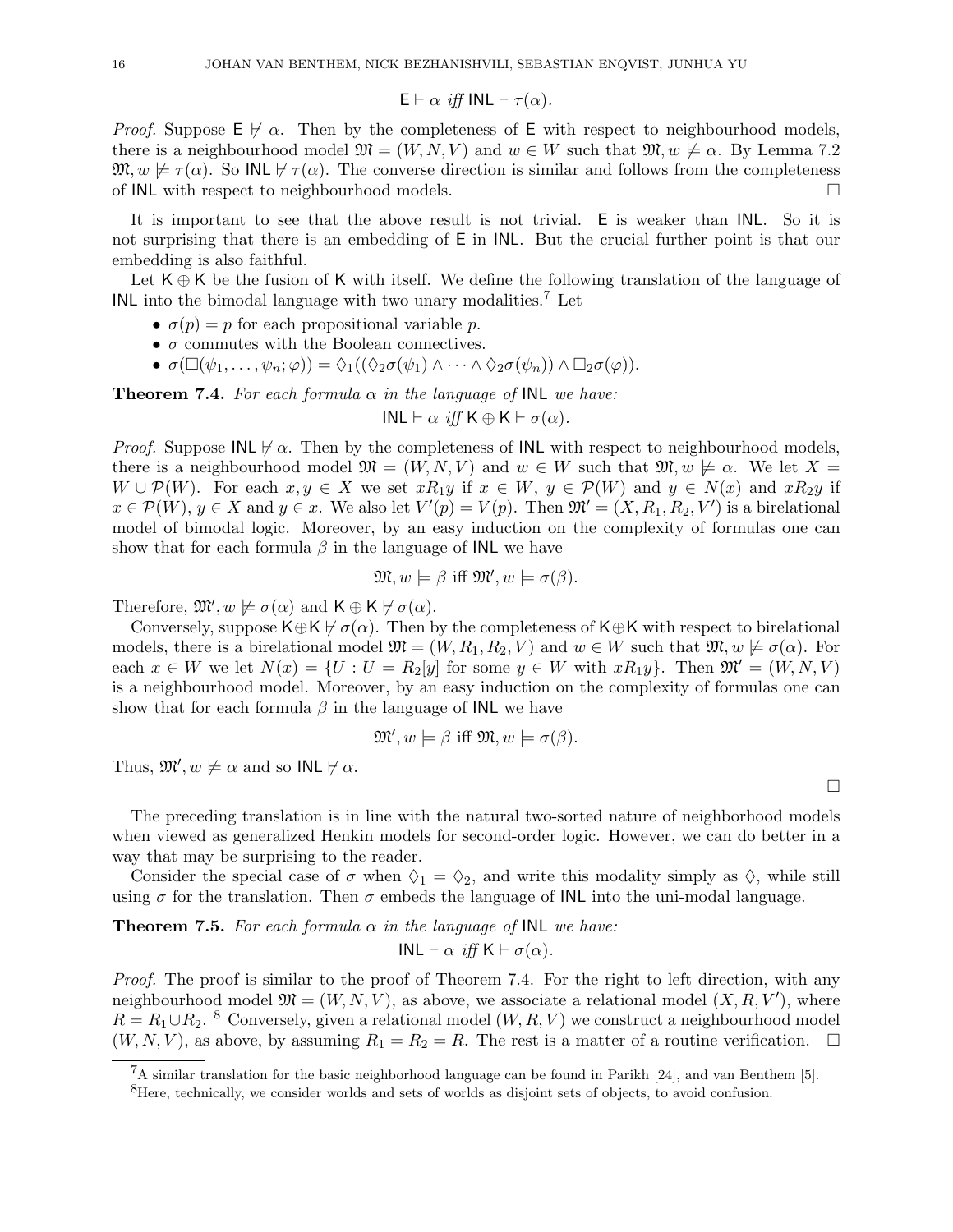Translations go only so far. The preceding result may look like equating INL with the language of normal modal logic, but this is not quite right. The special semantic and proof-theoretic behavior of instantial neighborhood logic only comes out when we study its concrete presentation.

Still, syntactic translations often do give useful information. For instance, the above observations allow us to determine the precise computational complexity of our new neighborhood logic.

## Corollary 7.6. The complexity of the satisfiability problem for  $INL$  is PSpace-complete.

Proof. We "sandwich" INL between two PSpace-complete logics. That the satisfiability problem for INL is in PSpace follows from Theorems 7.4 or 7.5, since satisfiability for K and  $K \oplus K$  is in PSpace [10, 16]. That it is PSpace-hard follows from Theorem 7.1, since K is PSpace-hard [10].  $\Box$ 

However, not every special feature of our logic follows automatically by translations. For instance, our results on bisimulation and on axiomatic completeness required additional serious labor.

## 8. Further directions

This paper has presented the modal basics of the system INL of instantial neighborhood logic. Even so, we have not exhausted all standard topics in modal logic.

One such topic is correspondence theory for special INL axioms on neighborhood frames, which would require an extension of the correspondence analysis in [19]. Another standard topic would be algebraic analysis and extensions of modal algebras with operations that are monotonic in some arguments and distributive in others. See [12] and the references therein for generalizations of modal algebra in this direction.

However, in this final section, we list some further directions that may be slightly less obvious, with illustrations of what lies ahead, although we cannot pursue these directions in depth in the short compass of this paper. We start with a few concretizations of INL, and after that, we consider language redesign, as well as other more general issues.

8.1. Specializing to concerete settings, reductions and expansions. The system INL presented in this paper is a general modal logic over arbitrary neighborhood structures. Yet, it is also of interest to see what becomes of it in more concrete settings. We consider a few such cases.

Ordinary relational semantics. As we have seen already in our Section 7 on translations, every standard relational model  $\mathfrak{M} = (W, R, V)$  induces a neighborhood structure as follows. For each world w, we set  $NwX$  if  $R[w] \subseteq X$ . In these special neighborhood models, our INL modality  $\square(\varphi;\psi)$  becomes definable as follows, where on the right-hand side, the box modality is standard relational, and  $E$  is the existential modality over any worlds in the model, accessible or not.

**Proposition 8.1.** Let  $\mathfrak{M}$  be as above. For each  $w \in W$  and any INL-formula  $\varphi_1, \ldots, \varphi_n, \psi$  we have

$$
\mathfrak{M}, w \models \Box(\varphi_1, \ldots, \varphi_n; \psi) \leftrightarrow \Box \psi \land \bigwedge_{i=1}^n E(\varphi_i \land \psi)
$$

Proof. The direction from left to right is obvious by the truth definition for the INL modality. From right to left, we have that is true in all R-successors of the current world, and if we add just  $k$ worlds satisfying the  $\varphi_i \wedge \psi$  (1 ≤ i ≤ k) to this set then we obtain a neighborhood of the current world that witnesses  $\square(\varphi_1,\ldots,\varphi_n;\psi)$  as required.  $\square$ 

What we see in this special case is that INL is definable in the basic logic of  $\Box$  and E. And something even stronger holds.

**Proposition 8.2.** Over relational models, INL is equivalent with the basic logic of  $\Box$  and E.

<sup>&</sup>lt;sup>9</sup>For instance, a Sahlqvist theorem now gets harder because of the underlying  $\Diamond \Box$  logical form of antecedents with INL modalities: even one iteration will produce modality sequences going beyond the usual Sahlqvist syntax.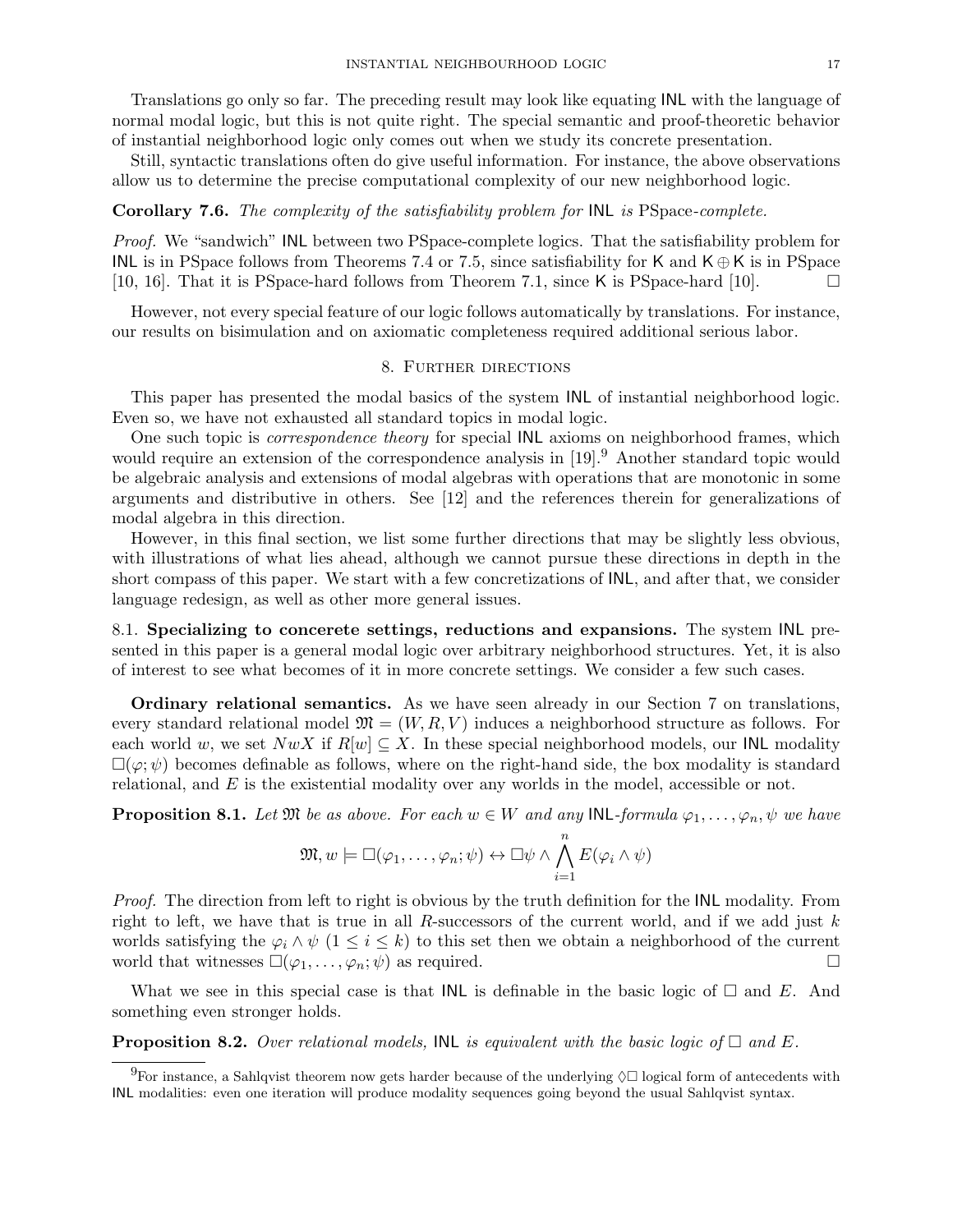*Proof.* The existential modality  $E\varphi$  can be defined as  $\square(\varphi; \top)$ .

The reason why the preceding definition works is that the whole set of worlds W is a neighborhood of every world, while neighborhoods are also closed under supersets. We will look at further reasons for reducibility after looking at one more example in the next section.<sup>10</sup>

Topological semantics. Next consider another well-known source for neighborhood models: topological spaces.

**Proposition 8.3.** Over topological spaces, INL is definitionally equivalent with  $ML(\square, E)$ .

*Proof.* The existential modality E in **INL** is defined as in Proposition 8.2, while  $\Box \varphi = \Box (\emptyset; \varphi)$ . Conversely, in ML( $\Box, E$ ) over topological spaces, the INL modality  $\Box(\varphi_1, \ldots, \varphi_n; \psi)$  is definable as

$$
E(\varphi_1 \wedge \Box \psi) \wedge \cdots \wedge E(\varphi_n \wedge \Box \psi) \wedge \Box \psi.
$$

It is easy to show that this reduction holds, and this time, the main reason behind it is the fact that topological opens are closed under unions – while also the whole space is an open set.  $\Box$ 

We note that  $ML(\square, E)$  is a natural logic for describing topological structure [1], and INL may be viewed as an interesting notational variant. Another way of seeing the close connection is this observation that we state without proof:

**Proposition 8.4.** On topological models, the INL-bisimulations of this paper are precisely the total topo-bisimulations in the sense of [1].

Yet other specializations. Neighborhood structures abound in many places. INL can also be studied in specific areas such as agency, including logics for belief revision based on partially ordered similarity spheres (Girard [17]), or logics for players' powers in games (Parikh [24]). In the latter case, neighborhoods of the root in a game are those sets of endpoints that a player can force the game to end in by playing one of her strategies against any play by the opponent. On this interpretation, one thinks of minimal such sets: each point in it represents an actual outcome of the game that one's opponent could achieve by following a suitable strategy of his own. In that case, the above structural conditions on neighborhoods for reducing the INL modality fail.<sup>11</sup>

In such settings of non-reducibility, we can also think differently about the utility of INL. Consider any logic that has been proposed over neighborhood models, but using only the basic modal language. Have we perhaps missed generality, and could there be extended completeness theorems or other relevant results if we introduce the full language of INL?

One such case is the game logic of players' powers we mentioned earlier (see the extended exposition in van Benthem [7]). Its standard "power modalities"  $\{G, i\} \varphi$  say that in game G, player i has a strategy forcing the game to end in a set of outcomes all of which satisfy  $\varphi$ , whatever the other players do. This emphasizes a power of player i. However, it is natural here to also introduce an extended INL notation  $\{G, i\}(\varphi; \psi)$  that gives information about limits to the player's power: namely, what might still happen at the end of the game, which is a mixture of the player  $i$  exercising her strategic powers while other players also influence outcomes by choosing moves.

Proposition 8.5. Dynamic game logic with INL modalities is completely axiomtizable.

Proof. It is easy to adapt the usual reduction axioms of dynamic game logic, that work for the basic game constructions  $G \cup G'$  (choice),  $G$ ;  $G'$  (sequence) and  $G^d$  (dual), to full INL versions.  $\Box$ 

 $10$ We could also reformulate the definability results in this subsection in terms of syntactic translations between logics, whose definition will be clear from our text.

<sup>&</sup>lt;sup>11</sup>There might still be reductions for the INL modality here if we add further reachability modalities on game trees.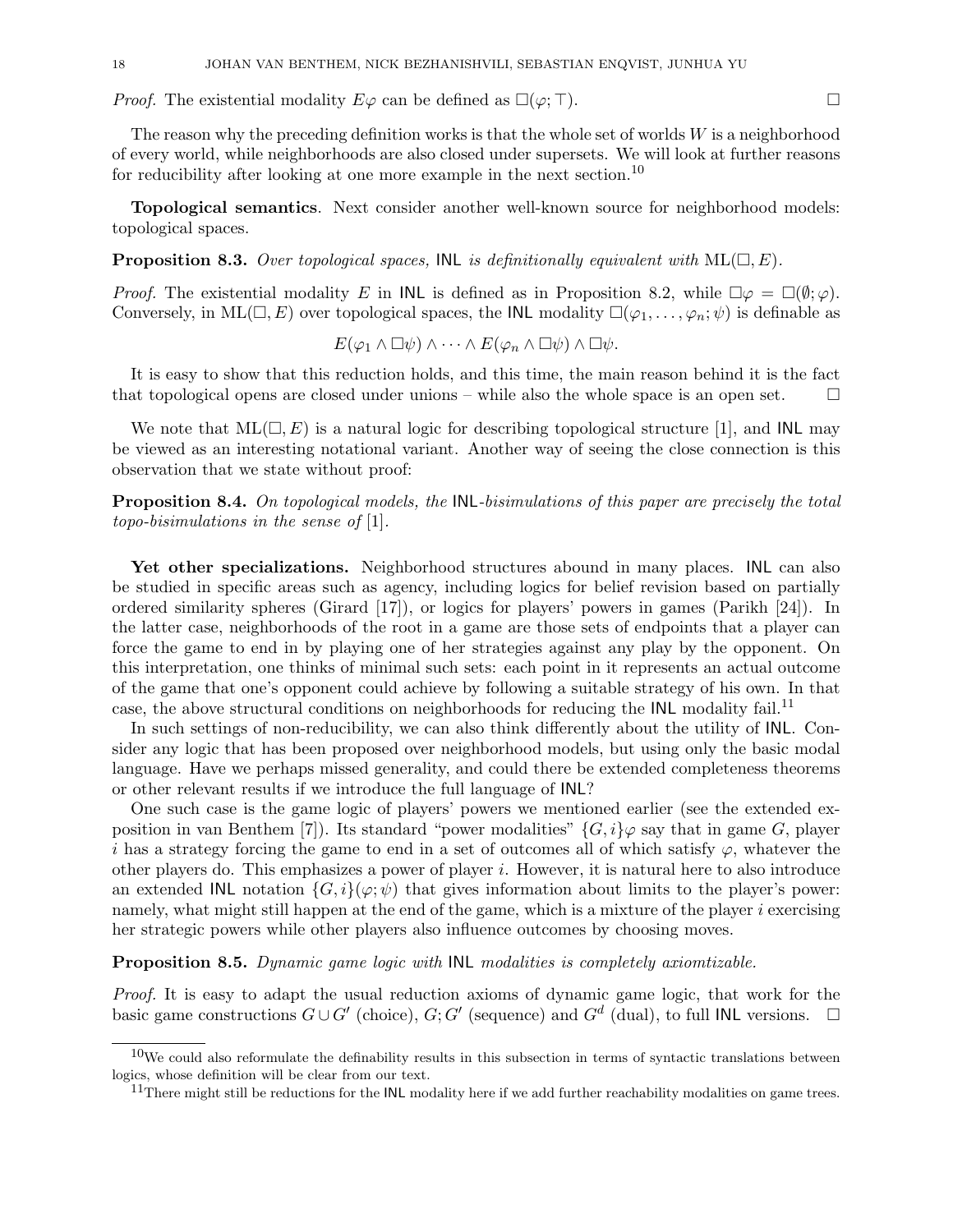Remark 8.6. We do not want to suggest that logics of agency are our only or even main paradigm for INL. For instance, neighborhood structures also arise naturally in the form of hypergraphs, that is, families of subsets of a domain, where each set is a "generalized arrow"  $[9, 29]$ . <sup>12</sup> In this setting, once more, no obvious reducibilities arise to other modal logics, and the INL fragment of hypergraph theory may be well-worth exploring.

8.2. Redesigning the basic language. The language of INL is not sacrosanct, and there are options.

Fragments. A more linguistic way of specializing the logic is by looking at fragments. While the full language of INL allows arbitrary finite sets of instances, a natural restriction would be to having just one *single instance*, in a format  $\square(\varphi;\psi)$ . It is easy to see that the main proofs in this paper specialize to this fragment, so we have completeness, and even Pspace-complexity, since the lower bound reduction that we gave only uses the single-instance fragment.

Of slightly greater interest is the matching notion of bisimulation Z. Here we modify Definition 2.5 as follows.

**Definition 8.7.** Given two models  $\mathfrak{M}$  and  $\mathfrak{N}$ , a relation  $Z \subseteq W \times W'$  is said to be a single-instance bisimulation if, whenever  $wZw'$ :

1. 
$$
\mathfrak{M}, w \models p
$$
 iff  $\mathfrak{M}', w' \models p$  for each proposition letter p,  
\n2.  $\forall S \in N(w) \forall t \in S \exists S' \in N'(w') \begin{cases} \forall s' \in S' \exists s \in S(sZs') \text{ and} \\ \exists t' \in S'(tZt') \end{cases}$   
\n3.  $\forall S' \in N'(w') \forall t' \in S' \exists S \in N(w) \begin{cases} \forall s \in S \exists s' \in S'(s \rightleftharpoons s') \text{ and} \\ \exists t \in S(tZt') \end{cases}$ 

We can easily prove an invariance result for the single-instance fragment of INL with respect to single-instance bisimulations, and we leave the details to the reader. With this invariance result in place, we can prove an undefinability result showing that INL has strictly greater expressive power than the single-instance fragment:

**Proposition 8.8.** The single-instance fragment cannot define the two-instance formula  $\Box(p, q; r)$ .

*Proof.* Consider the models  $\mathfrak{M} = (W, N, V)$  and  $\mathfrak{M}' = (W', N', V')$  such that  $W = \{w, v, u\}$ ,  $W' = \{w', v', u'\}, N(w) = \{\{v\}, \{u\}\}, N(w') = \{\{v', u'\}\}, V(p) = \{v\}, V(q) = \{u\}, V'(p) = \{v'\},$ and  $V'(q) = \{u'\}$  (see figure below). Then it is easy to see that w and w' are single-fragment INL-bisimilar (consider a relation linking w with  $w'$ , v with  $v'$  and u with  $u'$ ). Consequently they satisfy the same formulas in the single-fragment of INL. However, they are not INL-bisimilar. In particular, it is easy to see that  $\mathfrak{M}', w' \models \Box(p, q; \top)$ , but  $\mathfrak{M}, w \not\models \Box(p, q; \top)$ .



<sup>&</sup>lt;sup>12</sup>Hypergraphs as generalized graphs have their origins in mathematics, but they have also been proposed for modeling 'hyperintensionality' in philosophy: Leitgeb [21].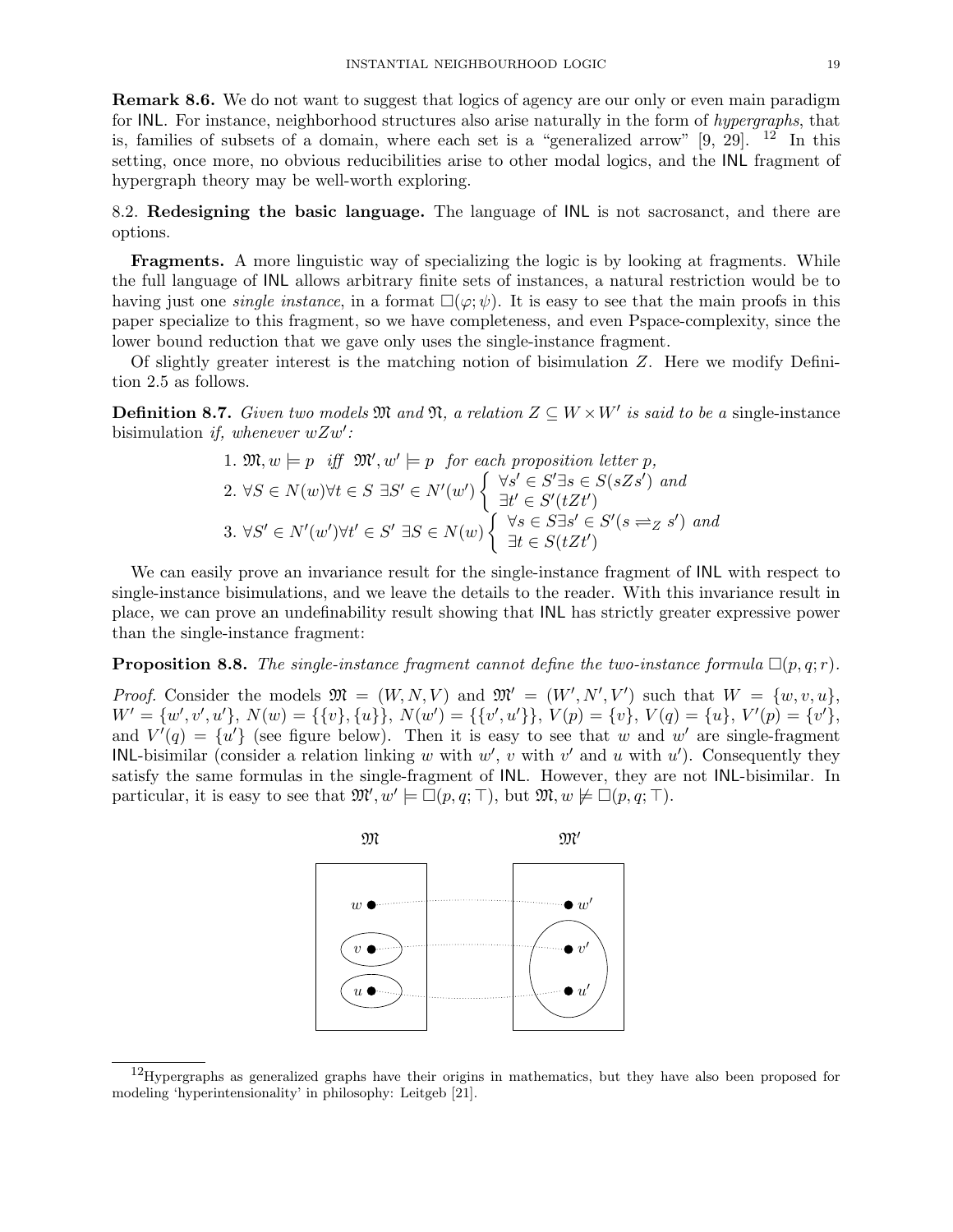Similarly, we could define the "k-instance fragment" of  $\textsf{INL}$  for each positive integer k, and the proof we gave above could be modified without trouble to prove that INL does not collapse into any of its k-instance fragments. In other words, the k-instance fragments of INL form a strict hierarchy.

Language extensions. Going in the opposite direction, as in the case of normal modal logics over relational models, various language extensions make sense. In particular, it is easy to see that our bisimulations preserve much more than just our base language. We can also add Kleene iteration, or even a full propositional dynamic logic version of our language with a family of atomic neighborhood relations and complex operations over these. Van Benthem [3] has several results in this setting, including a discussion of operations forming new neighborhood relations that are "safe" for basic neighborhood simulations. It would be of interest to extend this analysis to our extended INL bisimulations. Another line of extension would be a mu-calculus over INL, which would be a natural extension of current work on mu-calculus over basic neighborhood models [24, 13].

There are also less obvious extensions. For instance, we can translate INL into a two-sorted first-order logic, with one sort for points and one sort for neighborhoods, plus two distinguished relations: one for the neighborhood relation, and one for the (abstract) element relation. This framework would allow us to formulate a preservation theorem complementing our bisimulation analysis, showing how INL is the bisimulation-invariant fragment of a suitable first-order logic for neighborhood models. (But cf. Pauly  $[25]$  for possible difficulties along this line.) <sup>13</sup>

Dynamics of model change A further important language extension goes right back to the original motivation for introducing INL. Van Benthem and Pacuit [8] introduces "evidence models" where the neighborhood relation links worlds to sets of worlds that are the output of some device generating evidence. This evidence can be of any sort, no structural closure conditions are imposed, and it is even allowed, for instance, that two evidence sets are disjoint: the sources then contradict each other. The original static evidence logic had a standard neighborhood modality describing what pieces of evidence are available, as well as a universal modality standing in, to a first approximation, for knowledge that the agent has.

But in inquiry, evidence is in constant flux: it can be added, deleted, or modified. Van Benthem and Pacuit [8] therefore introduce 'dynamic modalities' that refer to what is true in a model after evidence has changed. In particular, there are three basic operations for such change.

First of all, an event  $\varphi$  of hard information that  $\varphi$  is the case intersects all available evidence sets with  $[\varphi]$  and keeps all non-empty ones. A dynamic modality  $[\varphi]\psi$  then says in the current model  $(\mathfrak{M}, s)$  that  $\varphi$  is true at the current world s after this change has taken place, producing an updated model  $\mathfrak{M}\psi$ . Now the heart of an axiomatization for such a dynamic modality is a "recursion law" that states what new static neighborhood modalities will hold after the update. And significantly, this recursion law leads to an extension of the basic neighborhood language with a conditionalized neighborhood modality:

$$
[!\varphi]\Box\psi\leftrightarrow\Box^{\varphi}[!\varphi]\psi.
$$

The latter says that there was evidence compatible with  $\varphi$  such that  $\psi$  holds after the ! $\varphi$  update. But  $\Box^{\varphi}\alpha$  is of course a formula from the single-instance fragment of INL:  $\Box(\varphi;\alpha)$ . Indeed, the following can be shown:

**Proposition 8.9.** The closure of the basic neighborhood language under  $\lbrack \cdot \varphi \rbrack$  is contained in the single-instance fragment of  $INL$ , and this fragment is closed under  $[!\varphi]$ .

We have not been able to determine yet whether the single-instance fragment of  $INL$  is in fact the closure of the basic neighborhood language under the modality  $[! \varphi]$ .

<sup>&</sup>lt;sup>13</sup>There might even be natural *quarded fragments* on neighborhood models in this first-order setting.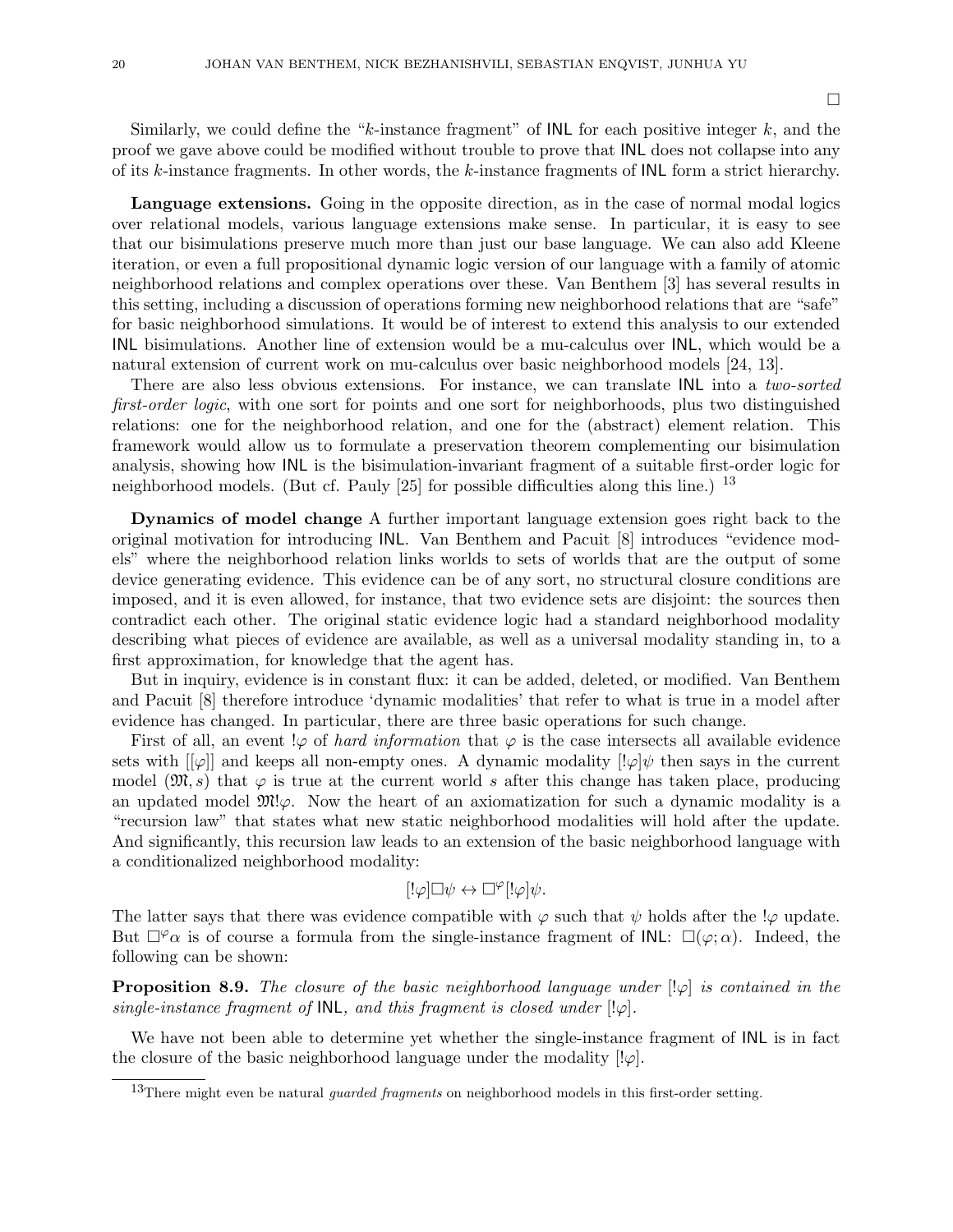A similar analysis can be given for a second basic operation  $+\varphi$  of *soft information* that  $\varphi$  is the case which adds the set of  $\varphi$ -worlds as an evidence set to the current model.

However, the origins of full INL in this setting arise with the third basic dynamic operation  $-\varphi$ , that of retracting a proposition  $\varphi$ , which removes all evidence for  $\varphi$ , branch and root. What this does is remove all evidence sets from the model that are contained in  $[[\varphi]]$ . Now, when we write a recursion axiom for the basic neighborhood modality  $[-\varphi]\Box\psi$ , we need to state the existence of evidence sets in the original model that are compatible with  $-\varphi$ , and that validate  $[-\varphi]\psi$ . This is in the single-instance fragment of INL. But this time, when we apply the dynamic retraction modality once more to close the system, we need two instances, as is easily seen when analyzing a formula  $[-\varphi]\Box(\alpha;\psi)$ . In general, we then get:

**Proposition 8.10.** The closure of the basic neighborhood language under  $[-\varphi]$  is contained in INL, and INL is closed under applying the dynamic modality  $[-\varphi]$ .

Again, we have an open problem:

Question 8.11. Is INL equal to the closure of the basic neighborhood language under the dynamic retraction modality?

This would be of great interest, since it would motivate a static modal language like INL in terms of dynamic considerations of model change. However, we have no proof for this assertion, and our current conjecture is that the answer to the question is negative. In that case, dynamic extensions of INL might well be *sui generis*.<sup>14</sup>

8.3. Further model theory and infinitary INL languages. Our analysis of INL-bisimulation can be extended in a standard style, involving yet one more language extension. This time consider an infinitary INL, allowing arbitrary set conjunctions and disjunctions, and arbitrary sets of instances in the instantial part of the INL-modality. The following results can be proved by straightforward adaptations of results for modal logic over relational models, keeping in mind our analysis of INL-bisimulations in Section 3.

Proposition 8.12. INL-bisimulation preserves infinitary INL-formulas on all pointed models.

**Proposition 8.13.** For each model  $\mathfrak{M}, s$ , there exists an infinitary INL-formula  $\delta(\mathfrak{M}, s)$  that defines  $\mathfrak{M}, s$  up to INL-bisimulation.

The proof of this result is a standard construction of so-called Scott formulas [20, 2] in standard semantics for first-order logic or modal logic. In particular, going along the ordinals, in the successor step  $\alpha + 1$ , we enumerate INL descriptions up to depth  $\alpha$  for all neighborhoods of the current world s, and add a statement that no other neighborhoods exist.<sup>15</sup>

Discussion. There are some interesting connections here with our completeness proof in Section 5. The normal form of disjunctions of complete types that we used there may be compared to the following statement in the present setting. Every infinitary INL-formula is equivalent to a disjunction of Scott formulas describing available types in the model. But note that the inductive step used in this model description is not of the form used earlier, but 'one level up'. Scott sentences describe what sort of neighborhoods are available, they do not confine themselves to describing what is exactly the case in one neighborhood. The proper setting for understanding these analogies and differences may be the coalgebraic perspective of Section 8.4 below. <sup>16</sup>

<sup>14</sup>As above, it is also natural to have several evidence relations, for instance, when modeling what evidence a group of agents has available, and what notions of collective evidence make sense.

<sup>&</sup>lt;sup>15</sup>The size of the set of instances can be bounded by the cardinality of the model. The limit fixed-point argument producing the total description is as usual.

 $16$ For finite models, we can do better. The Scott construction stops at some finite stage. But there are alternative descriptions. One describes the given model in terms of unique proposition letters for each world, encoding the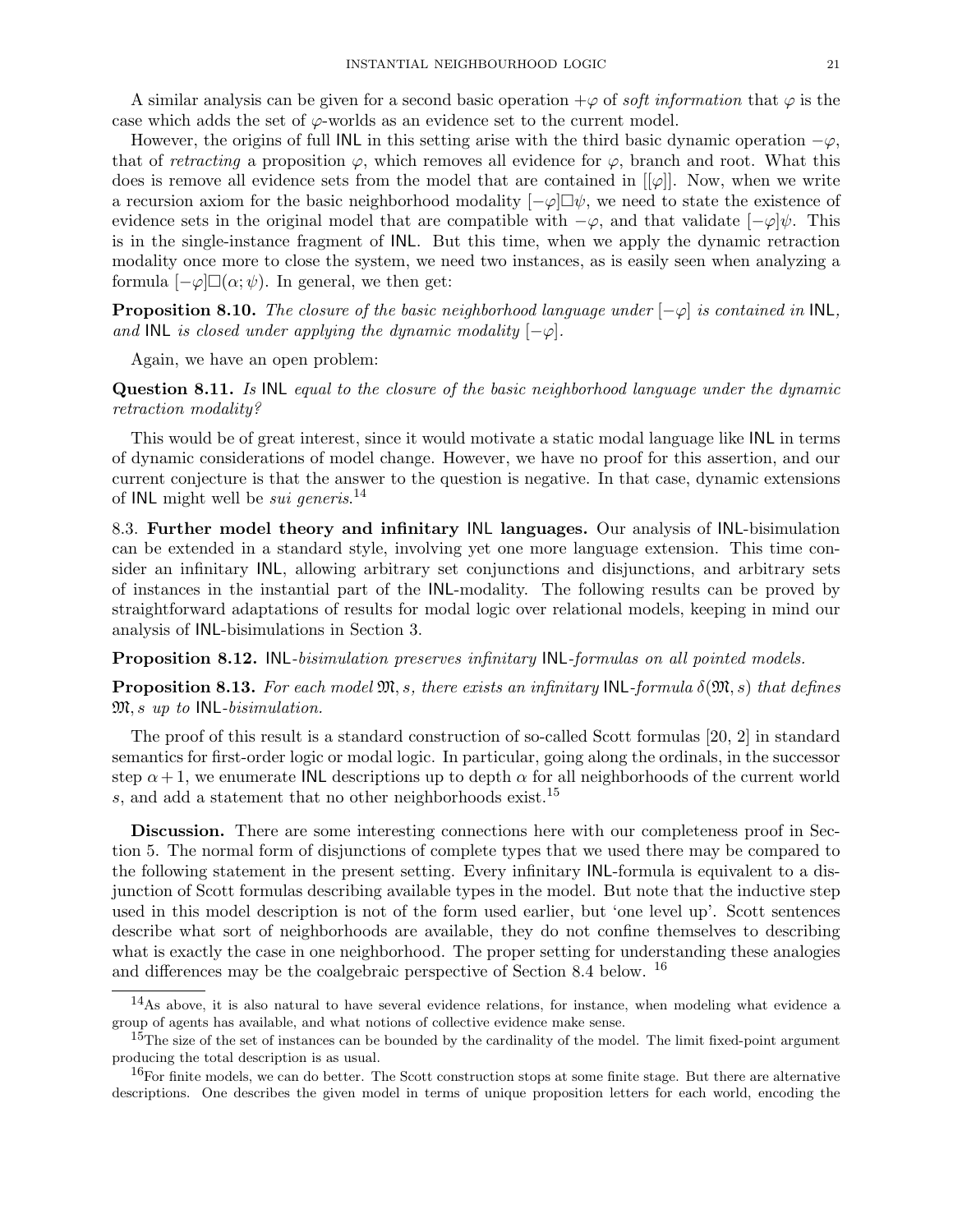8.4. Co-algebraic perspectives. Instantial neighborhood semantics has strong connections with coalgebra. First of all, readers familiar with universal coalgebra may have noticed that neighborhood frames are coalgebras for the double covariant powerset functor,  $\mathcal{P} \circ \mathcal{P} : Set \rightarrow Set$ , and more importantly our definition of a bounded morphism  $f : \mathfrak{M} \to \mathfrak{M}'$  of neighborhood models requires precisely that the map  $f$  is a coalgebra morphism for the underlying neighborhood frames. The usual equation for coalgebra morphisms takes the form:

$$
N' \circ f = \mathcal{PP} f \circ N
$$

where  $N, N'$  are the neighborhood maps of the two neighborhood frames, now viewed as coalgebras of the form  $N: W \to \mathcal{PP}W$  and  $N': W' \to \mathcal{PP}W'$ . The usual commutative square depicting this condition is displayed below:



Our definition of INL-bisimulations now simply follows as a consequence of this coalgebraic analysis: the functor  $\mathcal{P} \circ \mathcal{P}$  preserves weak pullback squares, and so comes equipped with a relation lifting known as the Barr extension. Generally, for a set functor  $\mathsf{T}$ , the Barr extension  $\mathsf{\overline{T}}$  of  $\mathsf{T}$ assigns to every binary relation  $R \subseteq X \times Y$  the "lifted" relation  $TR \subseteq TX \times TY$  given by:

$$
(\alpha, \beta) \in TR
$$
 iff, for some  $\gamma \in TR : T\pi_X(\gamma) = \alpha$  and  $T\pi_Y(\gamma) = \beta$ 

where  $\pi_X : R \to X$  and  $\pi_Y : R \to Y$  are the projection maps. A T-bisimulation between Tcoalgebras  $(X, f)$  and  $(Y, g)$  is then defined to be a relation  $R \subseteq X \times Y$  such that:

$$
(u, v) \in R \implies (f(u), g(v)) \in \mathsf{T}R
$$

For the special case of  $\mathsf{T} = \mathcal{P} \circ \mathcal{P}$ , this condition amounts to precisely the back-and-forth conditions used in our definition of bisimulations. We refer to [28] for more details.

Turning to the language, it is easy to see that the box modalities we use to construct formulas  $\square(\gamma_1, \ldots, \gamma_k; \psi)$  correspond to  $k + 1$ -ary predicate liftings for  $\mathcal{P} \circ \mathcal{P}$  in the usual sense. More interestingly, since  $P \circ P$  preserves weak pullback squares we may also introduce a Moss-style nabla modality whose semantics is based on the Barr extension for  $\mathcal{P} \circ \mathcal{P}$ . This language is defined so that, for every finite collection  $\Gamma_1, ..., \Gamma_k$  of finite sets of formulas, we may construct the formula

$$
\nabla {\{\Gamma_1,...,\Gamma_k\}}
$$

which then gets the following semantics: given a neighborhood model  $\mathfrak{M} = (W, N, V)$  and  $w \in W$ , we have  $\mathfrak{M}, w \models \nabla {\{\Gamma_1, ..., \Gamma_k\}}$  if and only if:

Forth: For every  $Z \in N(w)$  there is some  $\Gamma_i$  such that:

- For every  $u \in Z$  there is some  $\psi \in \Gamma_i$  with  $u \models \psi$
- For every  $\psi \in \Gamma_i$  there is some  $u \in Z$  with  $u \models \psi$

**Back:** For every  $\Gamma_i$  there is some  $Z \in N(w)$  such that:

- For every  $u \in Z$  there is some  $\psi \in \Gamma_i$  with  $u \models \psi$
- For every  $\psi \in \Gamma_i$  there is some  $u \in Z$  with  $u \models \psi$

We plan to further explore this language, and its relation to the "box-modality" based language of neighborhood models presented here, in a future paper.

accessibilities between them, and prefixing it all by one PDL iteration modality, or alternatively, a greatest fixedpoint operator, [4]. We can also do this with existential second-order quantifiers over the world-defining p-predicates. In the modal case, this reduces to mu-calculus form by the Janin-Walukiewicz theorem. Is there an analogue for this result in neighborhood semantics? And how would such an analysis extend to infinite models?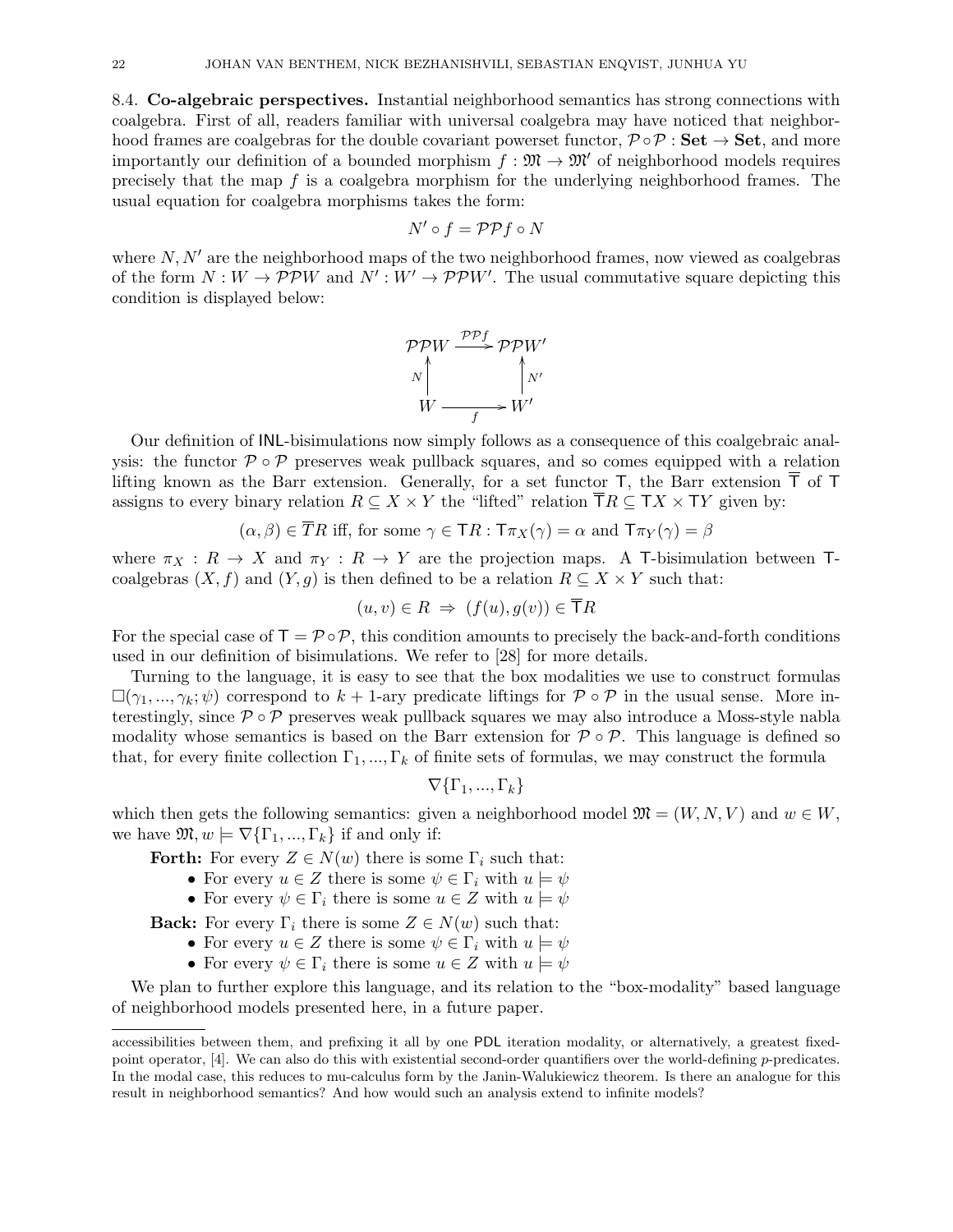# 9. Conclusions

In this paper we introduced *instantial neighbourhood logic* INL. This logic provides a new modal language and new semantics to reason about neighbourhood frames and models. We defined INLbisimulations and showed that these bisimulations preserve the truth of INL-formulas and that for finite models the converse is also true. We also provided a sound and complete axiomatization for INL on neighbourhood frames. By embedding INL into well-known modal logics we showed that it is PSpace-complete. We also reviewed a number of other connections of INL with existing logical formalisms and outlined a number of future research directions in this area.

#### **REFERENCES**

- [1] M. Aiello, J. van Benthem, and G. Bezhanishvili. Reasoning about space: The modal way. J. Log. Comput., 13(6):889–920, 2003.
- [2] J. Barwise. Admissible sets and structures. Springer-Verlag, Berlin-New York, 1975.
- [3] J. van Benthem. Exploring Logical Dynamics. Studies in Logic, Language and Information. CSLI Publications & Cambridge University Press, 1996.
- [4] J. van Benthem. Dynamic odds & ends. ILLC Prepublication Series Report ML-1998-08, 1998.
- [5] J. van Benthem. Logic games are complete for game logics. Studia Logica, 75(2):183–203, 2003. Game logic and game algebra (Helsinki, 2001).
- [6] J. van Benthem. Modal logic for open minds. CSLI Publications, 2010.
- [7] J. van Benthem. Logic in games. MIT Press, Cambridge, MA, 2014.
- [8] J. van Benthem and E. Pacuit. Dynamic logics of evidence-based beliefs. Studia Logica, 99(1-3):61–92, 2011.
- [9] C. Berge. Hypergraphs: Combinatorics of finite sets. North-Holland, 1989.
- [10] P. Blackburn, M. de Rijke, and Y. Venema. Modal Logic. Cambridge University Press, 2001.
- [11] B. Chellas. Modal logic. Cambridge University Press, Cambridge-New York, 1980. An introduction.
- [12] W. Conradie, S. Ghilardi, and A. Palmigiano. Unified correspondence. In Johan van Benthem on logic and information dynamics, volume 5 of Outst. Contrib. Log., pages 933–975. Springer, Cham, 2014.
- [13] S. Enqvist, F. Seifan, and Y. Venema. Expressiveness of the modal mu-calculus on monotone neighborhood structures. CoRR, abs/1502.07889, 2015.
- [14] K Fine. Normal forms in modal logic. Notre Dame J. Formal Logic, 16:229–237, 1975.
- [15] M. Fitting. Proof Methods for Modal and Intuitionistic Logics. Reidel, Dordrecht, 1983.
- [16] D. M. Gabbay, A. Kurucz, F. Wolter, and M. Zakharyaschev. Many-dimensional modal logics: theory and applications, volume 148 of Studies in Logic and the Foundations of Mathematics. North-Holland Publishing Co., Amsterdam, 2003.
- [17] P. Girard. Modal Logic for Belief and Preference Change. For ordering. PhD thesis, Stanford University, 2008.
- [18] R. Goré. Tableau methods for modal and temporal logics. In Handbook of tableau methods, pages 297–396. Kluwer Acad. Publ., Dordrecht, 1999.
- [19] H. Hansen, C. Kupke, and E. Pacuit. Neighbourhood structures: Bisimilarity and basic model theory. Logical Methods in Computer Science, 5(2), 2009.
- [20] J. Keisler. Model theory for infinitary logic. Logic with countable conjunctions and finite quantifiers. North-Holland Publishing Co., Amsterdam-London, 1971. Studies in Logic and the Foundations of Mathematics, Vol. 62.
- [21] H. Leitgeb. New foundations of hyperintensional semantics? In preparation, 2015.
- [22] R. Montague. Universal grammar. Theoria, 36:373–398, 1970.
- [23] L. Moss. Finite models constructed from canonical formulas. J. Philos. Logic, 36(6):605–640, 2007.
- [24] R. Parikh. The logic of games and its applications. In Topics in the theory of computation (Borgholm, 1983), volume 102 of North-Holland Math. Stud., pages 111–139. North-Holland, Amsterdam, 1985.
- [25] M. Pauly. Logic for Social Software. PhD thesis, ILLC, University of Amsterdam, 2001.
- [26] L. Schröder and D. Pattinson. Pspace bounds for rank-1 modal logics. ACM Transactions on Computational Logic (TOCL), 10(2):13, 2009.
- [27] D. Scott. Advice on modal logic. In Philosophical Problems in Logic. Some Recent Developments, pages 143–173. Reidel, Dordrecht, 1970.
- [28] Y. Venema. Algebras and coalgebras. In P. Blackburn, J. van Benthem, and F. Wolter, editors, Handbook of modal logic, volume 3 of Studies in Logic and Practical Reasoning, pages 331–426. Elsevier, 2007.
- [29] V. I. Voloshin. Introduction to Graph and Hypergraph Theory. Nova Science Publishers, Inc.,, 2009.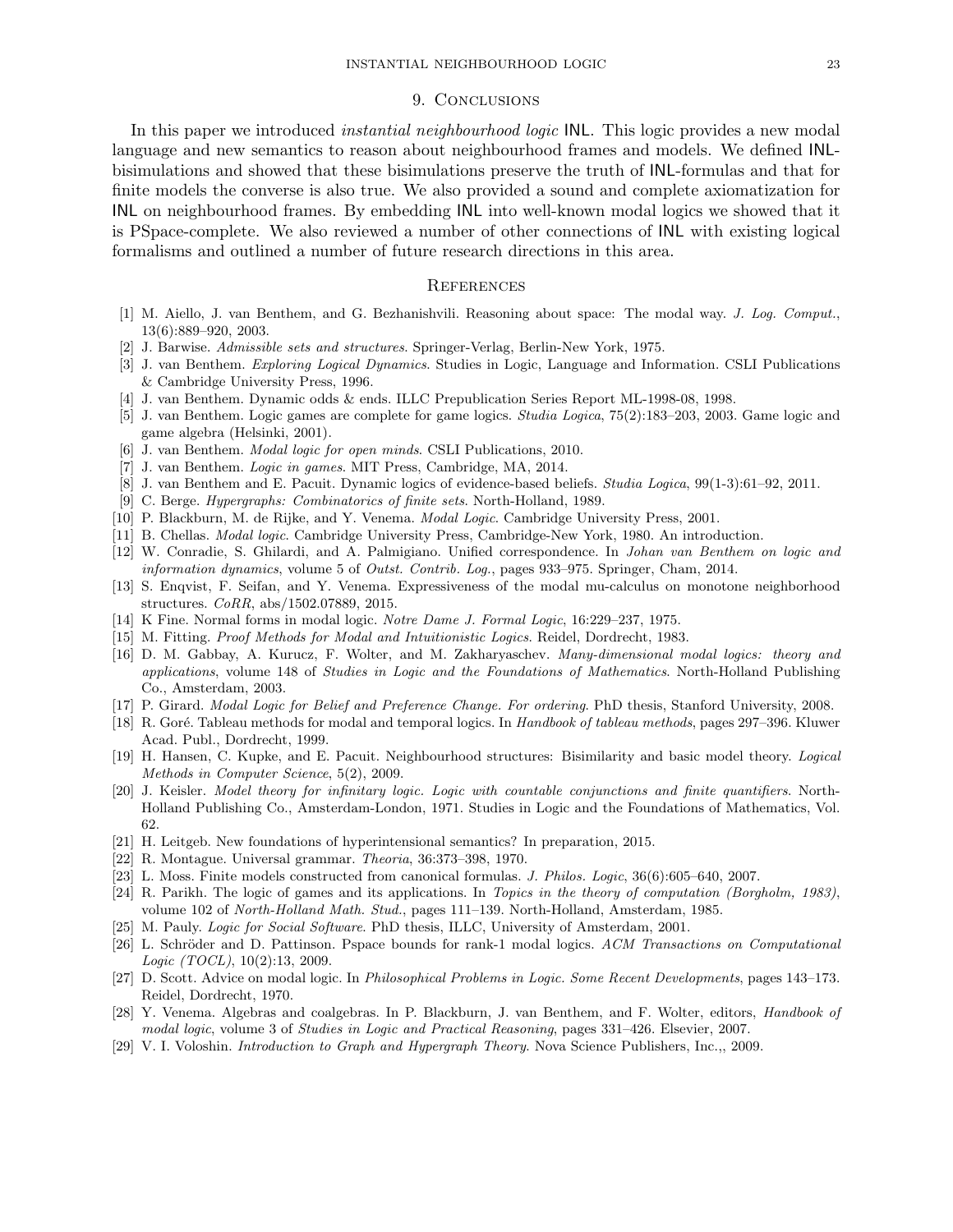### 10. Appendix: Tableau system

While we have given a semantic and a proof-theoretic analysis of INL, the true combinatorics of a logical system often come out more concretely with a tableau system that allows for automated analysis. Virtues of tableaux also include providing cut-free Gentzen calculi, and attendant combinatorial methods. In this Appendix, we sketch how a tableau system for INL works, and state its basic properties.

10.1. Defining the tableaux. Tableau systems are notorious for requiring many syntactic bookkeeping details. The system to be presented here is in the line of the well-known textbook [15], but we will rigorously suppress details wherever possible.

Our tableau system  $\mathcal{T}_{INL}$  involves a collection of rule schemes working on tableau trees. Each 'regular node' (or node for short) of the tree is labeled by a formula. In addition, there are 'hyper nodes', finite (possibly empty) sets of regular nodes. Likewise, there are 'regular edges': directed links from a regular node to another, and 'hyper edges': directed links from a regular node to a hyper node. When extending a tableau, regular nodes/edges are created by applications of Boolean rules, and hyper nodes/edges are created by applications of modal rules. A series of regular nodes linearly linked by regular edges is called a path. Each regular node can be marked for each path it resides in, indicating that the node has been treated on that path. Defined as usual, paths and nodes can be open or closed. Specifically, a hyper node is closed if one of its elements is so. To find a counter-example for given formula  $\varphi$ , we start with a unmarked root regular node labeled by  $\neg \varphi$ , and then start applying rules creating more nodes and edges, of either sort, putting marks at nodes that have been treated.

There are four rule schemes in  $\mathcal{T}_{\mathsf{INL}}$ , three Boolean and one modal. The Boolean schemes are standard, namely, (a) suppression of double negations, (b) following up on a conjunction with both its conjuncts, and (c) splitting a tableau path for a true disjunction. The heart of the tableau system is the scheme for the instantial modality.

**Modal rule scheme.** If a path has an unmarked node r labeled by  $\square(\alpha_1, ..., \alpha_j; \alpha_0)$  and nodes  $r^1, ..., r^k$  such that, for each  $m \in \{1, ..., k\}$ , the node  $r^m$  is labeled by the formula  $\neg\Box(\beta_1^m, ..., \beta_{j_m}^m; \beta_0^m)$ , then do the following: Put a mark at each unmarked regular node on the path for that path, and for each  $I \in \prod$ k  $i=1$  $\{0, 1, ..., j_i\}$ , add a hyper node  $h_I$  together with a hyper edge from the end node of

the path to  $h_I$ , where  $h_I$  is

$$
\left\{\alpha_0\wedge \sigma \wedge \bigwedge_{I(i)\neq 0}(\beta_0^i\wedge \neg \beta_{I(i)}^i): \sigma\in \{\alpha_1,\dots,\alpha_j\}\cup \{\neg \beta_0^i | I(i)=0\}\right\}.
$$

This scheme reflects the complexity of reasoning with instantial neighborhood modalities. <sup>17</sup>

**Definition 10.1.** A tableau  $\mathcal T$  is said to be complete if none of the tableau rules apply to any of its unmarked nodes. A branch of a tableau  $\mathcal T$  is said to be closed if it contains some unmarked regular node labeled with p and some unmarked regular node labeled  $\neg p$ , for some propositional letter p.

A formula  $\varphi$  is said to be provable in the tableau system  $\mathcal{T}_{\text{INL}}$  if it is possible to construct a complete tableau with root labeled  $\neg \varphi$ , in which every branch is closed.

A tableau can be seen as an attempt to refute the root formula, and is considered succesful if each branch closes. Thus we should understand the modal rule scheme as follows: if we have some unmarked node labelled  $\square(\alpha_1, ..., \alpha_j, \alpha_0)$ , and a set of unmarked nodes  $r_1, ..., r_k$  with each  $r_m$  labelled  $\neg\Box(\beta_1^m, ..., \beta_{j_m}^m), \beta_0^m)$ , then intuitively we want to show that *every* attempt to create a

<sup>&</sup>lt;sup>17</sup>Analyzing the tableaux that arise in this way yields some facts that can help work with the system. For instance, no regular node can have both regular successors and hyper successors.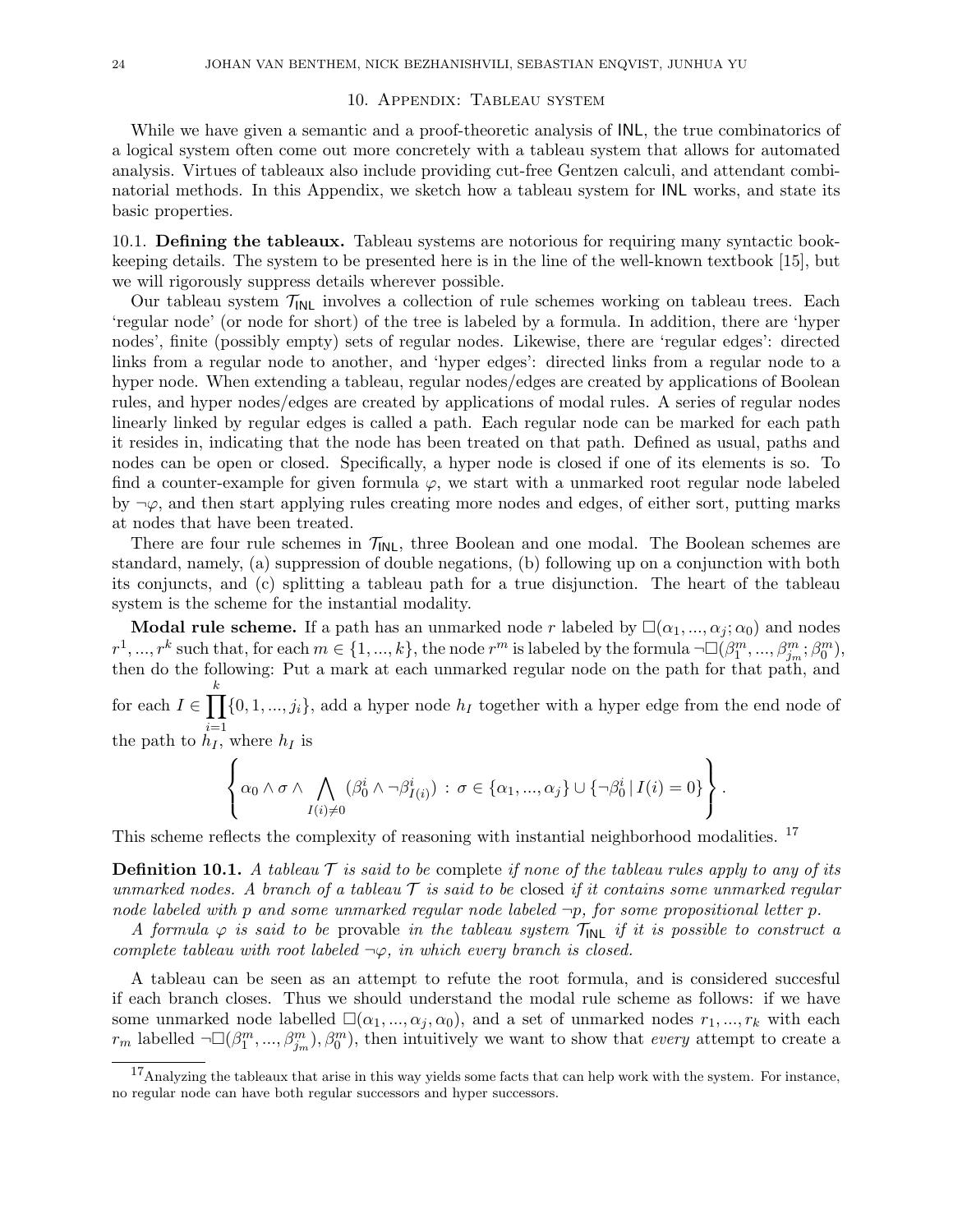neighborhood witnessing truth of the formula  $\square(\alpha_1, ..., \alpha_j, \alpha_0)$ , in a way which is consistent with the information  $\neg\Box(\beta_1^m, ..., \beta_{j_m}^m), \beta_0^m)$  for  $m \in \{1, ..., m\}$ , must fail. So we consider all the possibilities in which such a neighborhood could be constructed, and create a hyper-node corresponding to each of the available options with the aim of constructing a closed sub-tableau from each of these nodes. This is where the combinatorial heart of the tableau system lies: the modal rule tells us that we have one possibility to consider for each  $I \in \prod_{i=1}^{k} \{0, ..., j_i\}$ , in the sense that each such I corresponds to one way in which a neighborhood  $U$  of the required sort might be created, and it tells us precisely what formulas should be true at each of the worlds that U is composed of.

No simple figure can display the tableau system in a perspicuous manner, but the reader can check some simple examples for herself. We recommend, for instance, searching for a proof (i.e., a failed refutation attempt) for the formula  $\square($ ;  $\alpha) \rightarrow \square(\beta \vee \neg \beta; \alpha)$ . This involves a special case where  $j = 0$ , where the tableau starts with its root label  $\neg\neg(\Box(\alpha) \land \neg \Box(\neg(\neg \beta \land \neg \neg \beta); \alpha))$ . For an example of non-validity, one can write a tableau for refuting the formula  $\neg\Box(\Box(\alpha;\beta);\neg\beta)$ .

As in general tableau systems, sometimes the choice of the rule to be applied to a path is forced upon us, but sometimes also there are choices available. We do only one example in greater detail to show what can happen.

**Example 10.2.** We prove  $\square(\alpha \vee \theta; \theta) \wedge \square(\alpha \vee \beta; \theta) \rightarrow \square(\alpha; \theta) \vee \square(\beta; \theta)$  in  $\mathcal{T}_{\mathsf{INL}}$ .

Writing the formula with  $\neg, \wedge, \Box$ , we have

$$
\neg (\Box(\neg(\neg \alpha \wedge \neg \theta); \theta) \wedge \Box(\neg(\neg \alpha \wedge \neg \beta); \theta) \wedge \neg \Box(\alpha; \theta) \wedge \neg \Box(\beta; \theta)).
$$

Starting a tableau with the negation of this formula and applying Boolean rule schemes, we get 4 unmarked regular nodes on the only path:  $n_1$  with label  $\square(\neg(\neg\alpha\wedge\neg\theta),\theta)$ ,  $n_2$  with label  $\square(\neg(\neg\alpha\wedge$  $\neg \beta$ ;  $\theta$ ),  $n_3$  with label  $\neg \Box(\alpha; \theta)$ , and  $n_4$  with label  $\neg \Box(\beta; \theta)$ .

Since no Boolean rule schemes can be applied at this stage, we are forced to try the modal one. According to the modal rule scheme, exactly one of  $n_1$  and  $n_2$ , as well as a subset of  $\{n_3, n_4\}$  are active, and hence there are 8 options. We take  $n_2$  with  $\{n_3, n_4\}$  to proceed, and readers may try other options to see where they lead.

Taking  $n_2$  with  $\{n_3, n_4\}$ , the modal rule scheme is applied with parameters  $k = 2$  and  $j_1 = j_2 = 1$ , and hence we get 4 hyper successors.

| hyper<br>successors | number of<br>regular nodes in | labels of regular nodes                                                                                                                                                                               |
|---------------------|-------------------------------|-------------------------------------------------------------------------------------------------------------------------------------------------------------------------------------------------------|
| $h_{(0,0)}$         | 3                             | $\left\{\begin{array}{c} \theta\wedge\neg(\neg\alpha\wedge\neg\beta),\\ \theta\wedge\neg\theta,\\ \theta\wedge\neg\theta \end{array}\right\}$                                                         |
| $h_{(0,1)}$         | 2                             | $\left\{\n\begin{array}{c}\n\theta \wedge \neg(\neg \alpha \wedge \neg \beta) \wedge \theta \wedge \neg \beta, \\ \theta \wedge \neg \theta \wedge \theta \wedge \neg \beta\n\end{array}\n\right\}$   |
| $h_{(1,0)}$         | $\overline{2}$                | $\left\{\n\begin{array}{c}\n\theta \wedge \neg(\neg \alpha \wedge \neg \beta) \wedge \theta \wedge \neg \alpha, \\ \theta \wedge \neg \theta \wedge \theta \wedge \neg \alpha\n\end{array}\n\right\}$ |
| $h_{(1,1)}$         |                               | $\{\theta \wedge \neg(\neg \alpha \wedge \neg \beta) \wedge \theta \wedge \neg \alpha \wedge \theta \wedge \neg \beta\}$                                                                              |

In each of these hyper nodes, there is obviously a regular node that can be closed by applying Boolean rule schemes on  $(h_{(1,1)}$  requires a disjunctive branching). This closes the main path as well as the whole tableau.

10.2. Termination and adequacy. Our tableaux for INL must always terminate. This can be shown using the following auxiliary notion measuring syntactic complexity.

**Definition 10.3** (Degree). *Inductively define the degree of a formula as follows:* 

\n- $$
dg(p) := 1
$$
.
\n- $dg(\neg \varphi) := dg(\varphi) + 1$ .
\n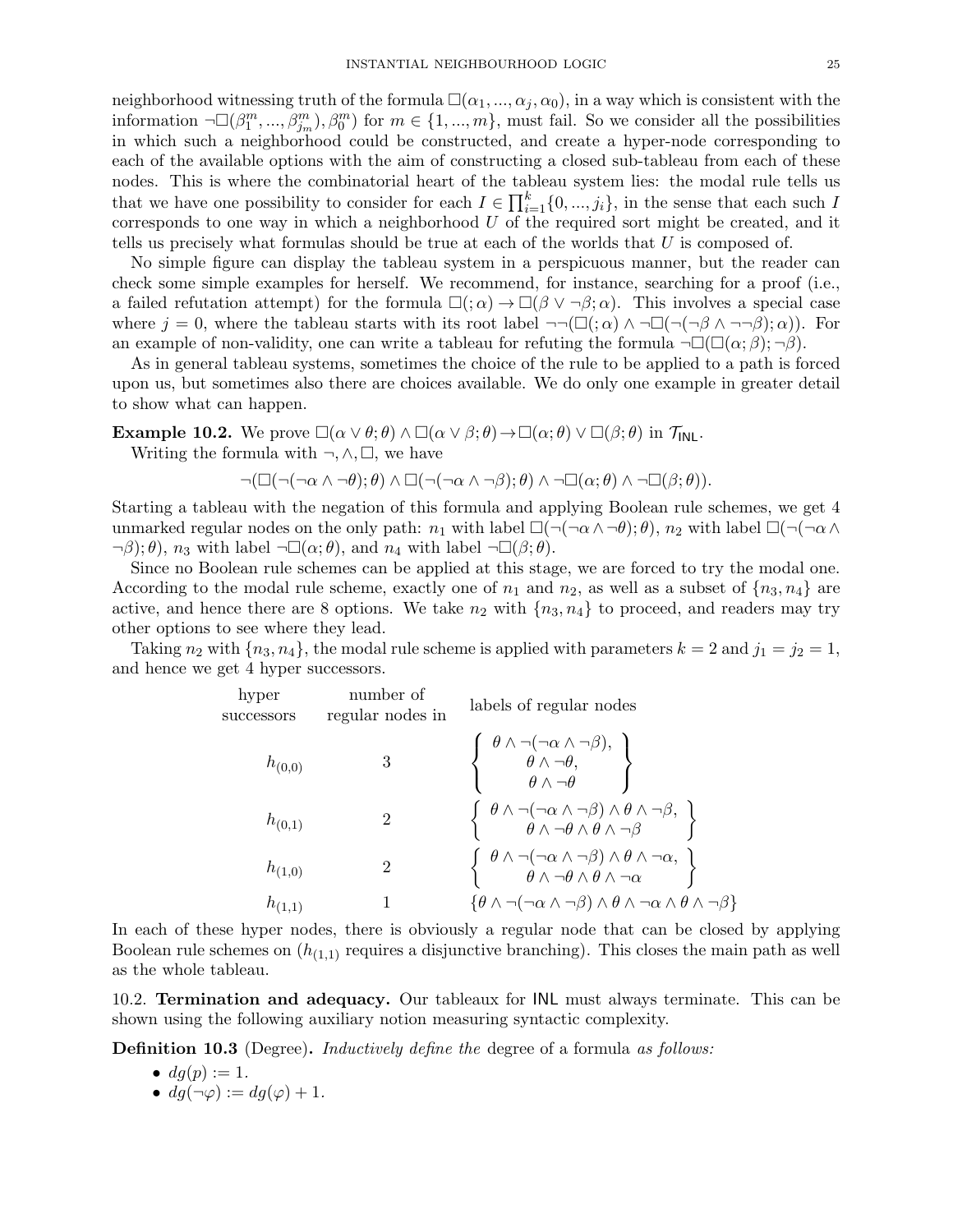•  $dg(\varphi \wedge \psi) := dg(\varphi) + dg(\psi) + 1.$ •  $dg(\Box(\alpha_1, ..., \alpha_j; \alpha_0)) := (\sum$ j  $i=0$  $dg(\alpha_i)) \cdot \omega$ , where  $\omega$  is the minimal infinite ordinal.

The degree of a regular node on a path is 0 if that node is marked for that path, and the degree of its label otherwise. The degree of a path is the sum of the degrees of all the regular nodes on it.

**Theorem 10.4** (Termination Theorem). Starting with a node labeled by a formula, no matter witch strategy is employed, the procedure of constructing a tableau terminates.

Proof. For each of Boolean rule schemes, an application either reduces the degree of a path, or breaks a path into two with lower degrees.

For the modal rule schemes, recall that in its definition, we have a bunch of  $\alpha$ 's and  $\beta$ 's. Let e be the maximum of degrees enjoyed by  $\alpha$ 's and  $\beta$ 's. An application of a modal rule puts marks on each unmarked node in a path for that path. Hence, the modal rule scheme can be applied only once on each path. Since Boolean rules do not put marks on nodes with  $\Box$ -prefixed or  $\neg\Box$ -prefixed labels, all active formulas for that application (where  $\alpha$ 's and  $\beta$ 's occur) is unmarked when the rule is to be applied. So in one hand, that application defuses a path with degree at least  $e \cdot \omega$ . On the other hand, that application creates finitely many hyper nodes, each consists of finitely many regular nodes. That is to say, that application creates finitely many new paths each has exactly one nodes. Each of these regular nodes is labeled by a formula, which in turn is a (finite) Boolean combination of  $\alpha$ 's and  $\beta$ 's. Hence degrees of these formulas, as well as these new paths, are strictly smaller than  $e \cdot \omega$ . In summary, an application of the modal rule scheme defuses a path, and feeds back with finitely many paths with lower degrees.  $\Box$ 

Our next major result says that tableaux indeed test for the right semantic notion. There are two halves to this: (1) From the overall but failed attempt to construct a closed tableau from a root, we can collect information from open tableaux and construct a counter-model of the formula that labels the root; (2) Closed tableaux correspond to validity of the negation of the formula labeled at their root. It is possible to work these closed tableaux into a Gentzen-style sequent calculus for our logic INL, though we leave this task for another occasion.

For the first half, we have:

# **Theorem 10.5.** If  $\varphi$  is valid, then  $\varphi$  is provable in  $\mathcal{T}_{\mathsf{INL}}$ .

This theorem is proved constructively by offering a counter-model of  $\varphi$ . Due to space limits, we give here only main ideas and refer to extended version of this paper for a complete proof.

The tableau system itself is semantically orientated. For a general idea, one images a regular node as a state and a hyper node as a neighborhood. Regular edges are totally Boolean, and hence a path displays Boolean facts of a state. As usual, branching of regular edges (by disjunction) displays multiple possibilities of Boolean facts of a state. A hyper edge from a regular node (state) to a hyper node (neighborhood) displays that the neighborhood is enjoyed by the state.

Following the above idea, one can extract a model from the assumption that all tableaux for a formula are open. Similar to tableau systems for modal logics, our modal rule scheme is destructive, as in each application, only one  $\Box$ -prefixed formula is active, whereas all  $\Box$ -prefixed formulas get inactivated on that branch. In general, applying this scheme loses information, and even if a tableau can be closed, one may miss that chance by choosing the wrong active formulas. <sup>18</sup>

Readers can try other options when applying the modal tableau scheme in Example 10.2 to see what may happen.

In order to overcome this difficulty, one should extend tableaux in such a way that best postpones applications of modal scheme, and once that scheme is to be applied on a path, one should make

<sup>&</sup>lt;sup>18</sup>This observation is connected with the higher computational complexity of modal logic over propositional logic.